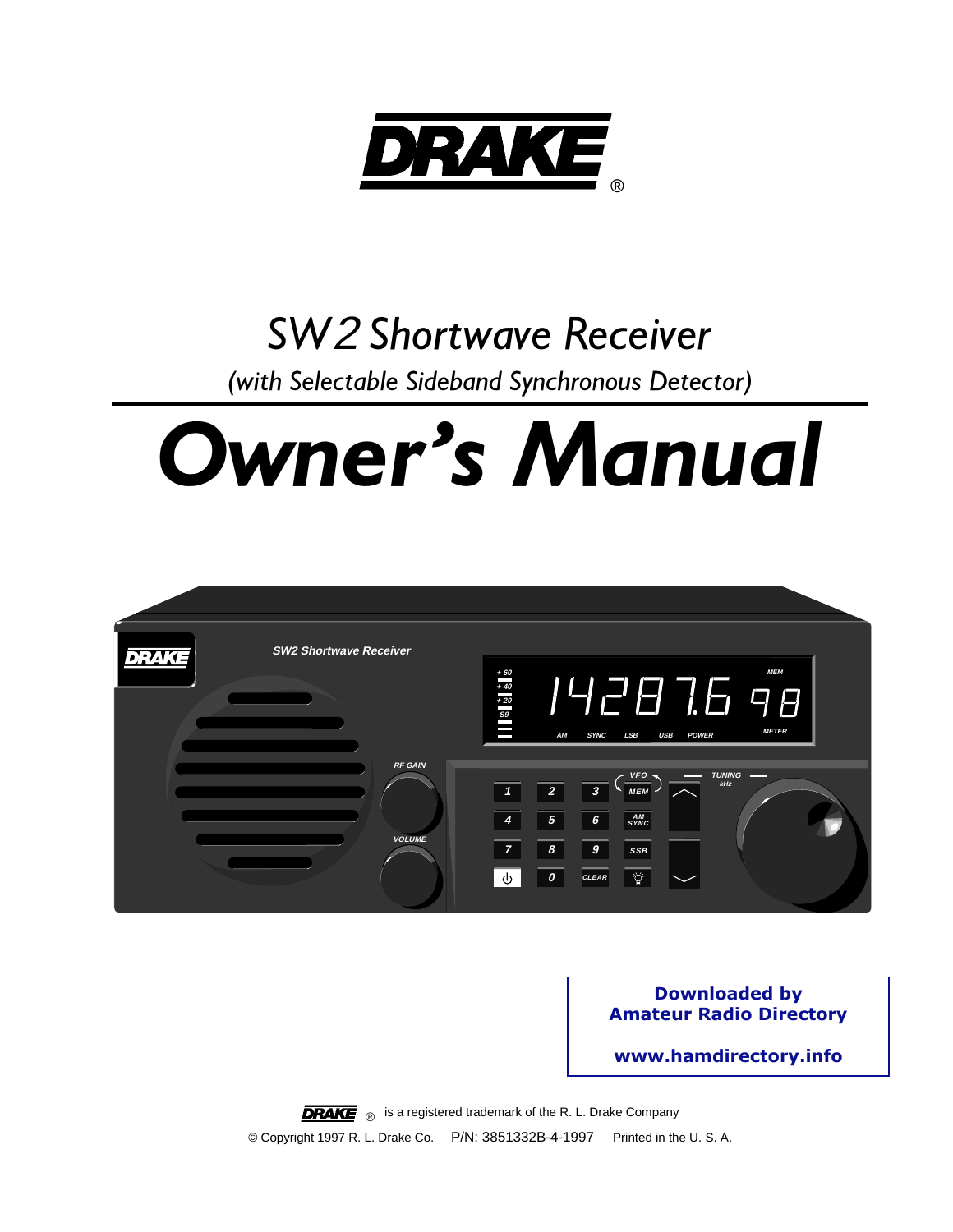| <b>EC-Declaration of Conformity</b>                                                                                                                             |                                                                                                                               |  |  |  |
|-----------------------------------------------------------------------------------------------------------------------------------------------------------------|-------------------------------------------------------------------------------------------------------------------------------|--|--|--|
| $\mathsf{CE}$ marking                                                                                                                                           |                                                                                                                               |  |  |  |
| We, Manufacturer/Importer<br>(Full address)                                                                                                                     |                                                                                                                               |  |  |  |
|                                                                                                                                                                 | R. L. Drake Company<br><b>230 Industrial Drive</b><br>Franklin, Ohio 45005 United States of America                           |  |  |  |
|                                                                                                                                                                 | declare that the product<br>(description of the apparatus, system, installation to which it refers)                           |  |  |  |
|                                                                                                                                                                 | <b>SW2 Shortwave Receiver</b><br>1292                                                                                         |  |  |  |
|                                                                                                                                                                 | is in conformity with                                                                                                         |  |  |  |
|                                                                                                                                                                 | <b>Council Directive 89/336/EEC (EMC Directive)</b><br>Standards to which conformity is declared:                             |  |  |  |
| EN55013:06.90+A12/08.94                                                                                                                                         | Limits and methods of measurement for radio disturbance characteris-<br>tics of broadcast receivers and associated equipment. |  |  |  |
| EN55020:12.94                                                                                                                                                   | Immunity from radio interference of broadcast receivers and associated<br>equipment.                                          |  |  |  |
| EN55022:08.94+A1:05.95                                                                                                                                          | Limits and methods of measurement of radio disturbance characteristics<br>of Information Technology Equipment.                |  |  |  |
| EN50082-1:01.92                                                                                                                                                 | Electromagnetic compatibility - Generic immunity standard.<br>Part 1: Residential, commercial and light industry.             |  |  |  |
| EN60555-2.04.87<br>Disturbances in supply systems caused by household appliances and<br>similar electrical equipment.<br>Part 2: Harmonics.                     |                                                                                                                               |  |  |  |
| EN60555-3:04.87+A1:10.91<br>Disturbances in supply systems caused by household appliances<br>and similar electrical equipment.<br>Part 3: Voltage fluctuations. |                                                                                                                               |  |  |  |
| The manufacturer also declares the conformity of above mentioned product<br>with the actual required safety standards in accordance with LVD 73/23 EEC.         |                                                                                                                               |  |  |  |
| <b>EN 60065</b> Safety requirements for mains operated<br>electronic and related apparatus for<br>household and similar general use.                            |                                                                                                                               |  |  |  |
| <b>Manufacturer/Importer</b>                                                                                                                                    |                                                                                                                               |  |  |  |
|                                                                                                                                                                 | Signature: $\mathcal{Q}_{\text{dual}}$ $\Omega$ . Wysong                                                                      |  |  |  |
| (Stamp)                                                                                                                                                         | <b>February 01, 1997</b><br>Date:<br>Name:<br><b>Ronald E. Wysong</b>                                                         |  |  |  |
|                                                                                                                                                                 |                                                                                                                               |  |  |  |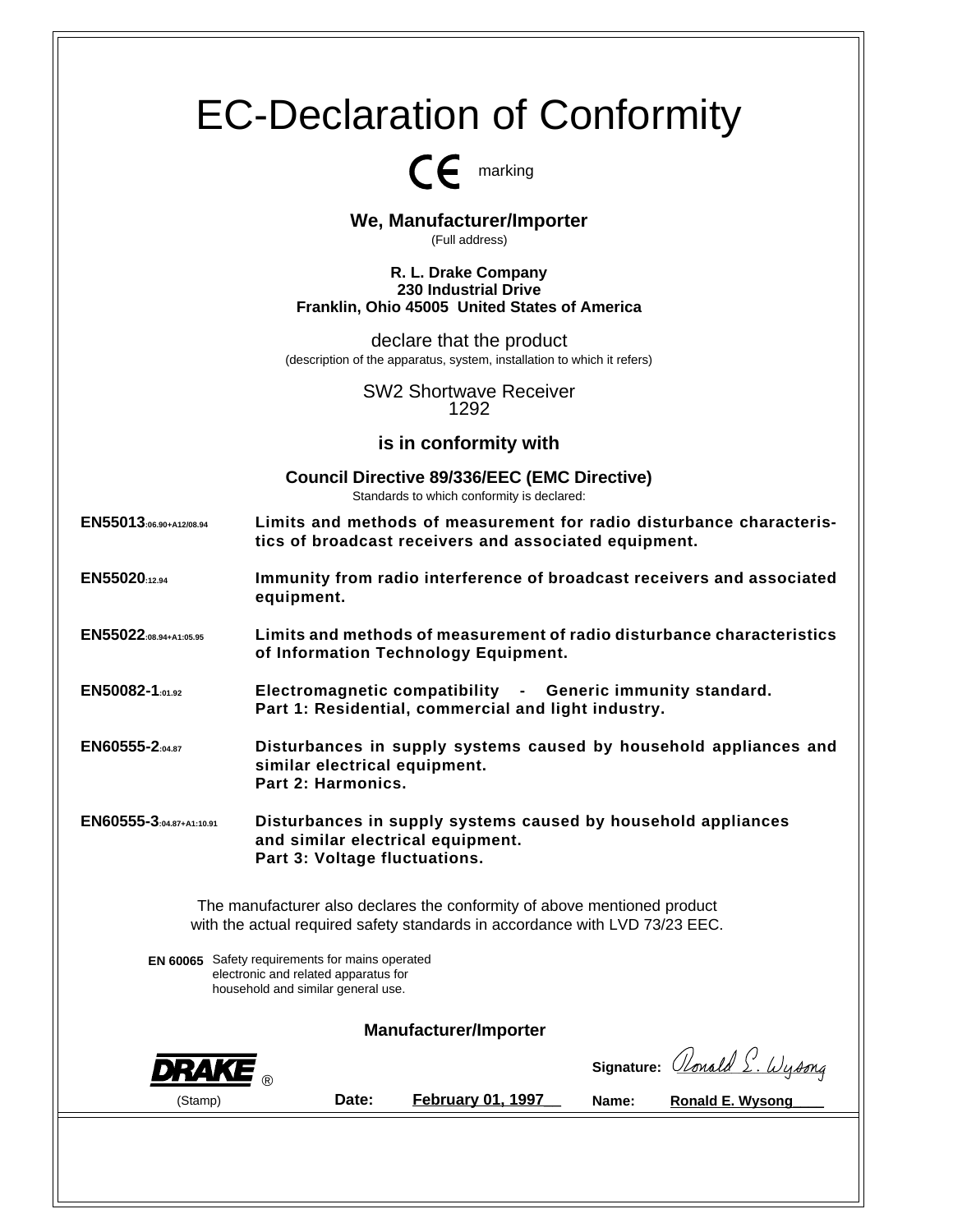#### WARNING: TO PREVENT FIRE OR ELECTRICAL SHOCK DO NOT EXPOSE THIS PRODUCT'S AC ADAPTOR TO RAIN OR MOISTURE



SHOCK, DO NOT REMOVE COVER OF AC ADAPTOR NO USER-SERVICABLE PARTS INSIDE REFER SERVICING TO QUALIFIED PERSONNEL



An appliance and cart combination should be moved with care. Quick stops, excessive force and uneven surfaces may cause the appliance and cart combination to overturn.



The lightning flash with arrow head symbol, within an equilateral triangle, is intended to alert the user to the presence of uninsulated "dangerous voltage" within the product's enclosure that may be of sufficient magnitude to constitute a risk of electric shock to persons.

The exclamation point within an equilateral triangle is intended to alert the user to the presence of important operating and maintenance (servicing) instructions in the literature accompanying the appliance.

TO REDUCE THE RISK OF FIRE OR ELECTRIC SHOCK, DO NOT EXPOSE THIS PRODUCT'S AC ADAPTOR TO RAIN OR MOISTURE. DO NOT OPEN THE CABINET, REFER SERVICING TO QUALIFIED PERSONNEL ONLY. WARNING:

CAUTION: TO PREVENT ELECTRIC SHOCK, DO NOT USE THE AC ADAPTOR WITH AN EXTENSION CORD RECEPTACLE OR OTHER OUTLET UNLESS THE BLADES OF THE AC ADAPTOR CAN BE FULLY INSERTED TO PREVENT BLADE EXPOSURE.

POUR PREVENIR LES CHOCS ELECTRIQUES, NE PAS UTILISER CETTE FICHE POLARISEE AVEC UN PROLONGATEUR, UNE PRISE DE COURANT OU UNE AUTRE SORTIE DE COURANT, SAUF SI LES LAMES PEUVENT ETRE INSEREES A FOND SANS EN LAISSER AUCUNE PARTIE A DECOUVERT ATTENTION:

**1. Read Instructions**—All the safety and operating instructions should be read before the appliance is operated.

**2. Retain Instructions**—The safety and operating instructions should be retained for future reference.

**3. Heed Warnings**—All warnings on the appliance should be adhered to.

**4. Follow Instructions**—All operating and use instructions should be followed.

**5. Cleaning**—Unplug this appliance from the wall outlet before cleaning. Do not use liquid cleaners or aerosol cleansers. Use a damp cloth for cleaning.

**6. Do Not Use Attachments**—not recommended by the manufacturer or they may cause hazards.

**7. Water and Moisture**—Do not use this product near water—for example, near a bathtub, wash bowl, kitchen sink, laundry tub, in a wet basement, or near a swimming pool—and the like. **8. Accessories**—Do not place this product on an unstable cart, stand, tripod, bracket, or table. The product may fall, causing serious injury to a child or adult, and serious damage to the appliance.

**9. Ventilation**—This product should never be placed near or over a radiator or heat register. This product should not be placed in a built-in installation such as a bookcase or rack unless proper ventilation is provided or the manufacturer's instructions have been adhered to. Any slots or openings in the cabinet are provided for ventilation. To ensure reliable operation of the product and to protect it from overheating, these openings must not be blocked or covered. The openings should never be blocked by placing the product on a bed, sofa, rug, or other similar surface. **KEEP CURTAINS AND OTHER FLAMMABLE MATERIALS OUT OF DIRECT CONTACT WITH THE AC ADAPTOR.**

**10. Power Sources—**This product should be operated only from the type of power source indicated on the marking label of the supplied AC Adaptor. If you are not sure of the type of power supplied to your home, consult your appliance dealer or local power company.

**11. Lightning—**For added protection for this product during a lightning storm, or when it is left unattended and unused for long periods of time, unplug the AC adaptor from the wall outlet. **12. Power Lines—**An outside antenna system should not be located in the vicinity of overhead power lines, other electric light or power circuits, where it can fall into such power lines or circuits. When installing an outside antenna system, extreme care should be taken to keep from touching such power lines or circuits as contact with them may be fatal.

**13. Overloading**—Do not overload wall outlets and extension cords as this can result in a risk of fire or electric shock.

**14. Servicing**—Do not attempt to service this product yourself as opening or removing covers may expose you to dangerous voltage or other hazards. Refer all servicing to qualified service personnel.

**15. Damage Requiring Service**—Unplug this product from the wall outlet and refer servicing to qualified service personnel under the following conditions:

**a.** When the AC adaptor cord or plug is damaged.

**b.** If the AC adaptor has been exposed to rain or water.

**c.** If the product does not operate normally by following the operating instructions. Adjust only those controls that are covered by the operating instructions. An improper adjustment may result in damage and will often require extensive work by a qualified technician to restore the product to its normal operation.

**d**. If the product has been dropped or the cabinet has been damaged.

**e**. When the product exhibits a distinct change in performance—this indicates a need for service. **16. Replacement Parts**—When replacement parts are required, be sure the service technician has used replacement parts specified by the manufacturer or have the same characteristics as the original parts. Unauthorized substitutes may result in fire, electric shock or other hazards. **17. Safety Check**—Upon completion of any service or repairs to this product, ask the service

technician to perform safety checks to determine that the product is in proper operating condition. **18. Outdoor Antenna Grounding**—Before attempting to install this product, be sure the antenna or cable system is grounded so as to provide some protection against voltage surges and builtup static charges.

**a.** Use No.10 AWG (5.3mm2) copper, No.8 AWG (8.4mm2) aluminum, No.17 AWG (1.0mm2) copper-clad steel or bronze wire or larger, as ground wire.

**b.** Secure antenna lead-in and ground wires to house with stand-off insulators spaced from 4 feet (1.22m) to 6 feet (1.83m) apart.

**c.** Mount antenna discharge unit as close as possible to where lead-in enters house.

**d.** A driven rod may be used as the grounding electrode where other types of electrode systems do not exist. Refer to the National Electrical Code, ANSI/NFPA 70-1990 for information. **e.** Use jumper wire not smaller than No.6 AWG 13.3mm2 ) copper or equivalent, when a separate antenna grounding electrode is used.

EXAMPLE OF ANTENNA GROUNDING

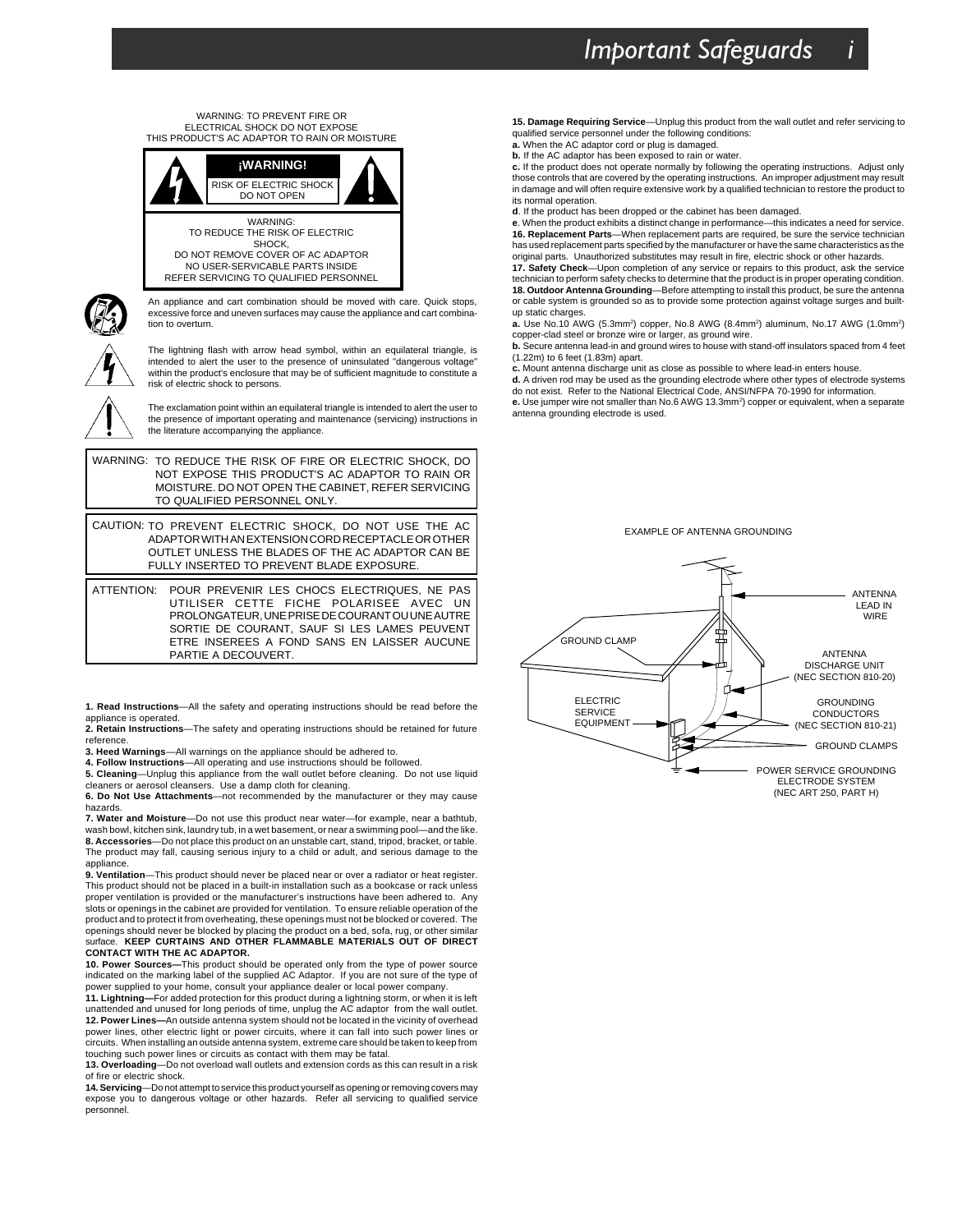This page left intentionally blank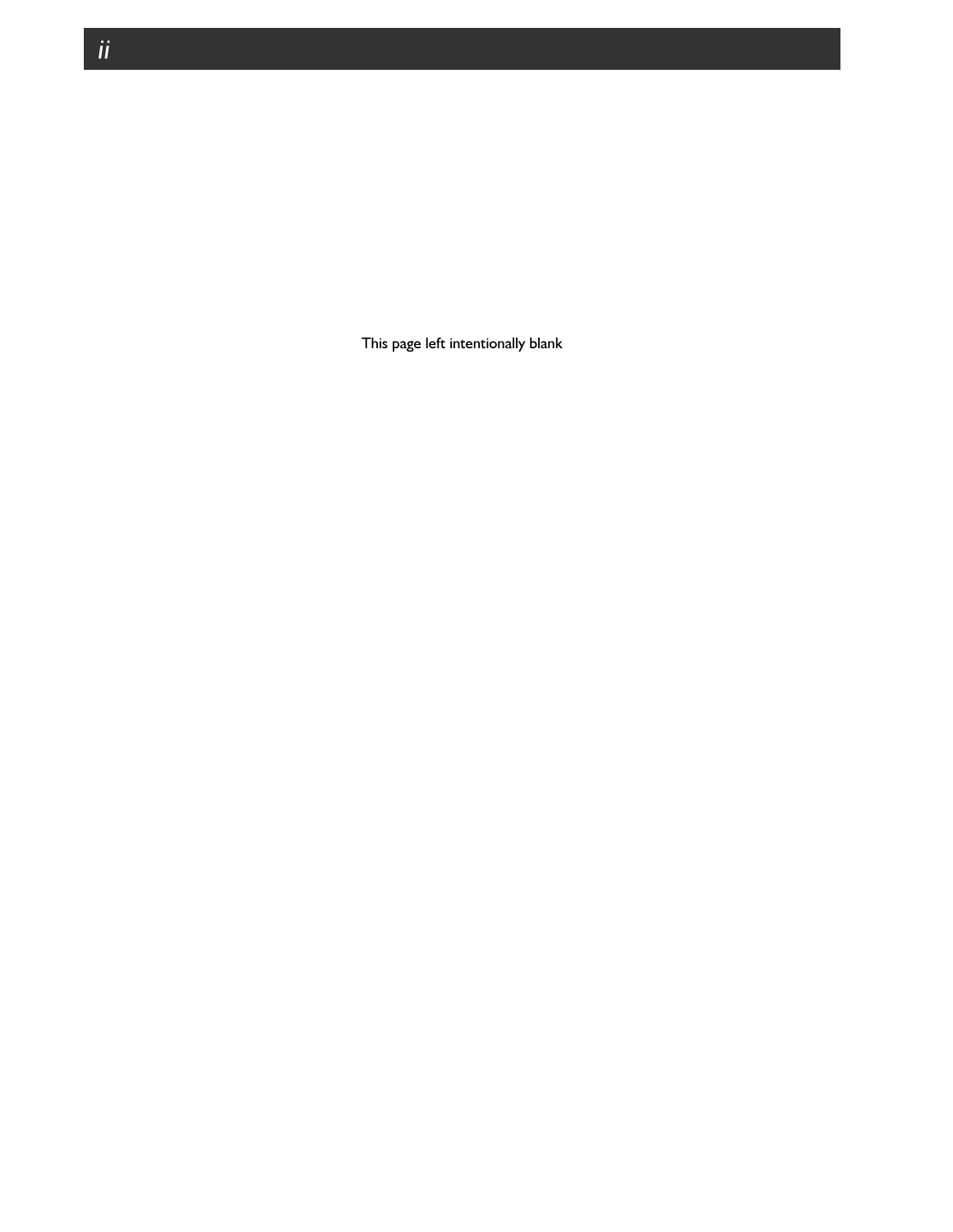Thank you for purchasing an SW2 Shortwave Receiver. This receiver has been designed and manufactured to high quality standards, and will provide reliable operation for many years.

Please carefully read the Owner's Manual in order to take advantage of the many interesting features that will provide enjoyable listening to radio broadcasts around the world.

#### TABLE OF CONTENTS

| <b>Important Safeguards</b>                                                                                                                                                                                                                                  | i                                         |
|--------------------------------------------------------------------------------------------------------------------------------------------------------------------------------------------------------------------------------------------------------------|-------------------------------------------|
| <b>Table of Contents</b>                                                                                                                                                                                                                                     | iii                                       |
| <b>Specifications / Accessories</b>                                                                                                                                                                                                                          | iv                                        |
| <b>Introduction</b>                                                                                                                                                                                                                                          | ı                                         |
| <b>Front Panel Description</b>                                                                                                                                                                                                                               | 2                                         |
| <b>Front Panel Display Description /</b><br><b>Rear Panel Description</b>                                                                                                                                                                                    | 3                                         |
| <b>Installation</b><br>Unpacking<br>Location<br><b>Fixed Installation</b><br>Antenna Requirements<br>Operation From 12 VDC Vehicle Supply<br><b>Basic Antenna Connection</b><br>Random Length Wire Antenna Installation<br><b>Terms to Know</b>              | 4<br>4<br>4<br>4<br>4<br>4<br>4<br>5<br>5 |
| <b>Getting Started</b><br><b>General Operating Information</b><br><b>Direct Frequency Entry</b><br>Tuning Buttons and Tuning Wheel<br>Shortwave Meter Band Designator Entry<br>AM Synchronous Operation<br><b>SSB Operation</b><br>Using the RF Gain Control | 6<br>6<br>6<br>7<br>7<br>7<br>8<br>8      |
| <b>Memory Functions</b><br>Memory Channel Recalling<br>To Erase Memory Channels<br>Memory Channel Programming<br>Helpful Tips For Memory Channel<br>Operation                                                                                                | 9<br>9<br>9<br>9<br>9                     |
| Troubleshooting                                                                                                                                                                                                                                              | 10                                        |
| Service Information /<br>If You Need To Call For Help                                                                                                                                                                                                        | П                                         |
| Warranty                                                                                                                                                                                                                                                     | 13                                        |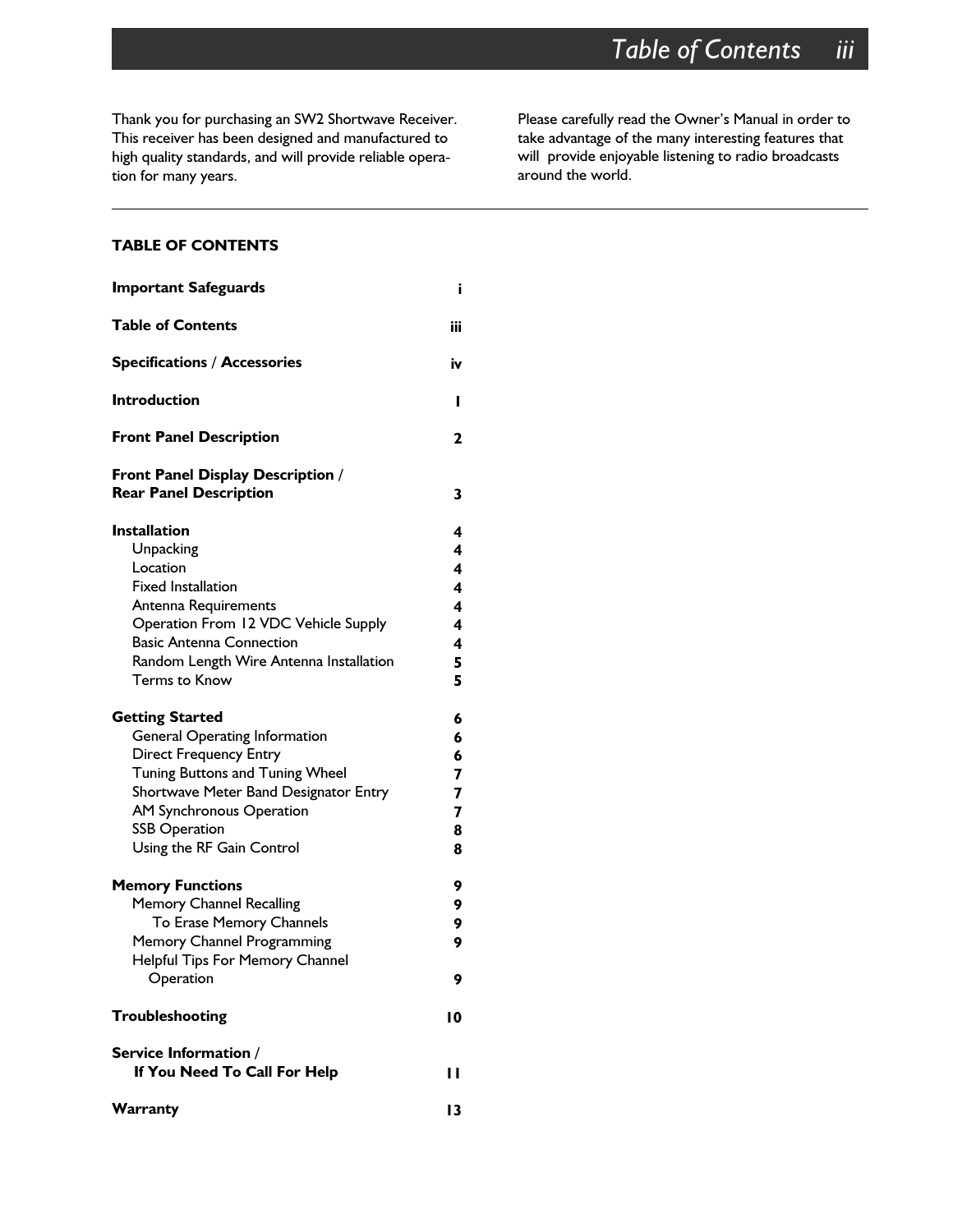## iv Specifications / Optional Accessories

| Frequency Range: 100 - 30,000 kHz     |                                                                      | Headphone Jack:                  | 1/8 inch stereo/mono type<br>(monaural reception only) |
|---------------------------------------|----------------------------------------------------------------------|----------------------------------|--------------------------------------------------------|
|                                       | Sensitivity: $AM$ Less than 2.0 $\mu$ V, typical                     |                                  |                                                        |
| $(10 dB S+N/N)$<br>(1000 Hz, 30% Mod) | 100 - 30,000 kHz                                                     | External Speaker: 1/4" mono type |                                                        |
|                                       |                                                                      | Supplied AC                      |                                                        |
|                                       | Sensitivity: SSB Less than 0.5 µv,                                   | Adaptor Wall                     |                                                        |
| $(10 dB S+N/N)$                       | 100 - 30,000 kHz                                                     | Transformer:                     | Input: 120 VAC $\pm$ 10%,<br>60 Hz, 15 Watts           |
|                                       | Readout Accuracy: To nearest 0.1 kHz                                 |                                  | Output: 12 VAC at 1.67 A maximum                       |
|                                       | Selectivity: AM 6 kHz $@$ -6 dB, less than 12 kHz $@$                | DC Power                         |                                                        |
|                                       | $-60$ dB                                                             |                                  | Requirements: 12 VDC nominal at 1.5 A                  |
| Selectivity: SSB                      | 2.3 kHz $@$ -6 dB, less than 5 kHz $@$                               |                                  |                                                        |
|                                       | $-60$ dB                                                             | Operating                        |                                                        |
|                                       |                                                                      | Temperature: $0^0$ to $+50^0$ C  |                                                        |
| IF Frequency:                         |                                                                      |                                  |                                                        |
| $I$ st IF:                            | 55.845 MHz                                                           |                                  | Weight: 5.8 lbs. 2.6 Kg, (includes AC Adaptor)         |
| 2nd $IF:$                             | 455 kHz                                                              |                                  |                                                        |
|                                       |                                                                      |                                  | Size: Width: 10-7/8" (27.6 cm)                         |
| Step Sizes:                           | 50 Hz with Tuning Wheel                                              |                                  | Height: 4-3/8" (11.1 cm)                               |
|                                       | 5 kHz with $\lfloor$<br>buttons                                      |                                  | (includes feet)<br>Depth: 7-5/8" (19.4 cm), (including |
|                                       | Antenna Inputs: SO-239 connector, 50 Ohms<br>Screw terminal, 50 Ohms |                                  | front knobs and rear panel connector)                  |
|                                       |                                                                      |                                  |                                                        |

#### OPTIONAL ACCESSORIES:

1) Plastic Carrying Handle for the SW2



2) MMK-1 Mobile Mounting Kit: A- Inverted Mounting (under a dash or overhead surface, etc.)



B- Upright Mounting (for dash top or floor, etc.)



#### 3) Infrared Remote Control:



**Downloaded by Amateur Radio Directory** 

**www.hamdirectory.info**

4) MS8 External Speaker

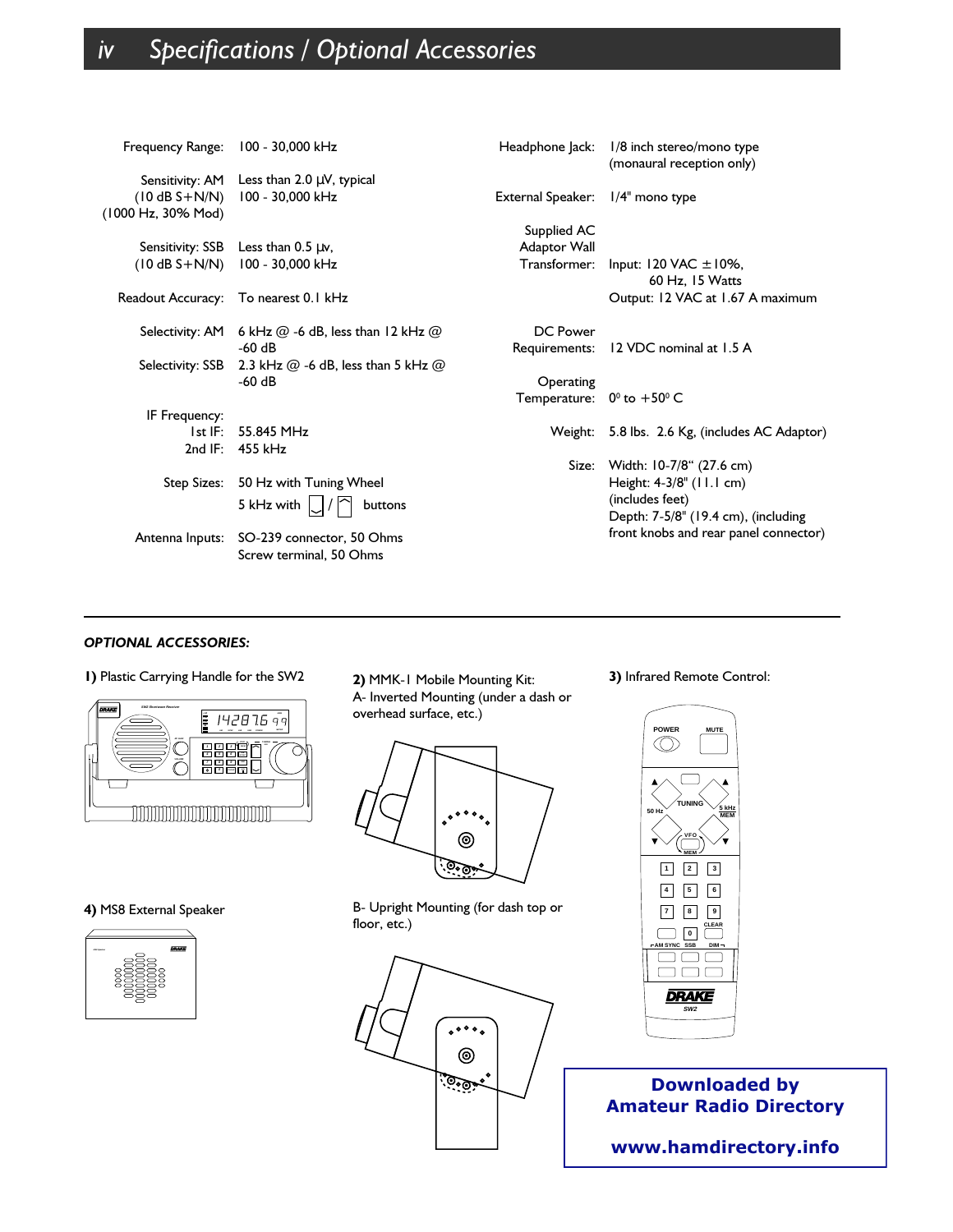

The SW2 is a microprocessor controlled, synthesized, shortwave receiver with continuous coverage capability from 100 kHz through 30000 kHz which includes the AM broadcast, Amateur, CB and shortwave bands. The SW2 offers good sensitivity, selectivity, dynamic range and features that permit easy tuning of desired stations. Conveniently located front panel controls allow for rapid tuning to a particular frequency. The SW2 is easy to use. The operating frequency can be tuned via a tuning wheel,  $\lfloor \cdot \rfloor / \lceil \cdot \rceil$  tuning buttons, or by direct numeric entry.

Reception modes include Lower Sideband (LSB), Upper Sideband (USB), AM in the Shortwave and AM broadcast band. For the Shortwave and AM broadcast bands, a selectable sideband synchronous detector (SYNC) allows for enhanced reception by eliminating or reducing distortion due to fading signals.

The RF Gain is adjustable via a front panel control. Dual antenna input terminals on the rear panel provide versatile and practical connection of either a coaxial 50 Ohm feedline or wire antenna connection to the receiver. A front panel LED display shows the receive frequency. Relative Signal strength is indicated by an LED bar graph. Mode of operation and connection to a source of AC (or DC) power are indicated by additional LEDs. The receiver can be operated from the supplied AC Adaptor which provides 12 VAC power, or from a nominal 12 VDC power source.

The receiver allows for 100 independent, programmable memories. These memories do not require battery backup and are thus unaffected by power interruptions. All parameters associated with a particular memory channel are stored including the frequency, mode, and detector mode. A few popular channels have been preprogrammed. Any memory channel can be programmed as desired.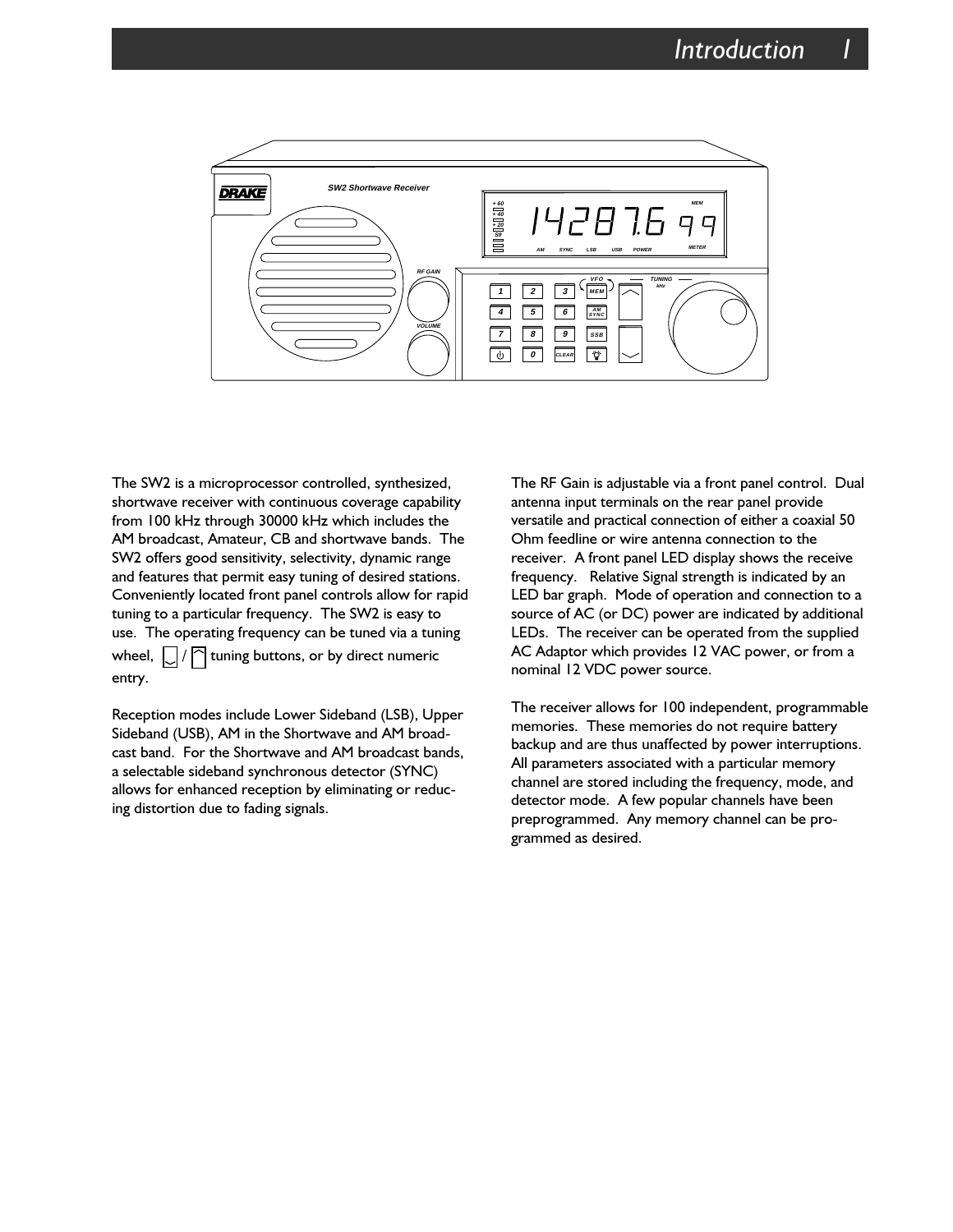## 2 Front Panel Description



1) Tuning (VFO)\*- The tuning wheel and the  $\bigcup$  /  $\bigcap$ buttons are the primary tuning controls of the receiver. Clockwise rotation of the dial increases frequency in 50 Hz steps and counterclockwise rotation decreases frequency in 50 Hz steps. The  $\vert \vert \vert / \vert \sim \vert$  buttons increment and decrement the frequency in 5 kHz steps. Press and hold the  $\log$  or  $\log$  and the rate of 5 kHz steps will increase. \*The VFO (Variable Frequency Oscillator) represents the normal tuning mode of the receiver.

#### 2) Program Buttons

**0**  $\vert \cdot \vert$  **9** Numeric buttons - Permit direct entry of receive frequency in kHz from 100 to 30000 kHz.

**CLEAR** - Press to cancel an entered frequency and restore the previously displayed frequency or to exit the memory mode.

 $\mid$   $\mid$   $\mid$   $\mid$  - Press to turn the receiver On or Off. The frequency readout will be displayed when the receiver is turned on.

 $\vert$   $\uparrow$   $\uparrow$   $\vert$  - Press to toggle the display brightness between normal and dimmer settings.

**MEM VFO** - Press to enter Memory Recall mode ('MEM' LED will light). Press and hold for approximately 2 seconds to enter the Memory Store mode ('MEM' LED will flash).

 $\frac{AM}{\text{SYNC}}$  - AM SYNC - Press to select the AM mode of operation. The AM indicator lights. Successive depressions toggles the synchronous detector on (AM and SYNC indicators lit) and off. For a detailed operation description, see 'AM SYNCHRONOUS OPERATION' in the 'GETTING STARTED' section of this manual.

**SSB** - SSB - Press to select the SSB mode of operation ('AM SYNC' must be turned off). Successive depressions select alternately the 'LSB' or 'USB' modes as displayed by the corresponding indicator. For a detailed operation description, see 'SSB OPERATION' in the 'GETTING STARTED' section of this manual.

3) VOLUME - Turn this control clockwise to increase the volume setting. Turn this control counterclockwise to reduce the volume setting.

4) RF GAIN - This control adjusts the RF gain of the receiver and is normally set for the fully clockwise position. Turn the control counterclockwise, as required, to reduce the receiver gain for reception of strong signals.

5) **SPEAKER** - This is the opening for the internal speaker of the receiver.

6) HEADPHONE JACK - This connector accepts a 1/8" stereo/mono headphone connector. Reception is monaural only.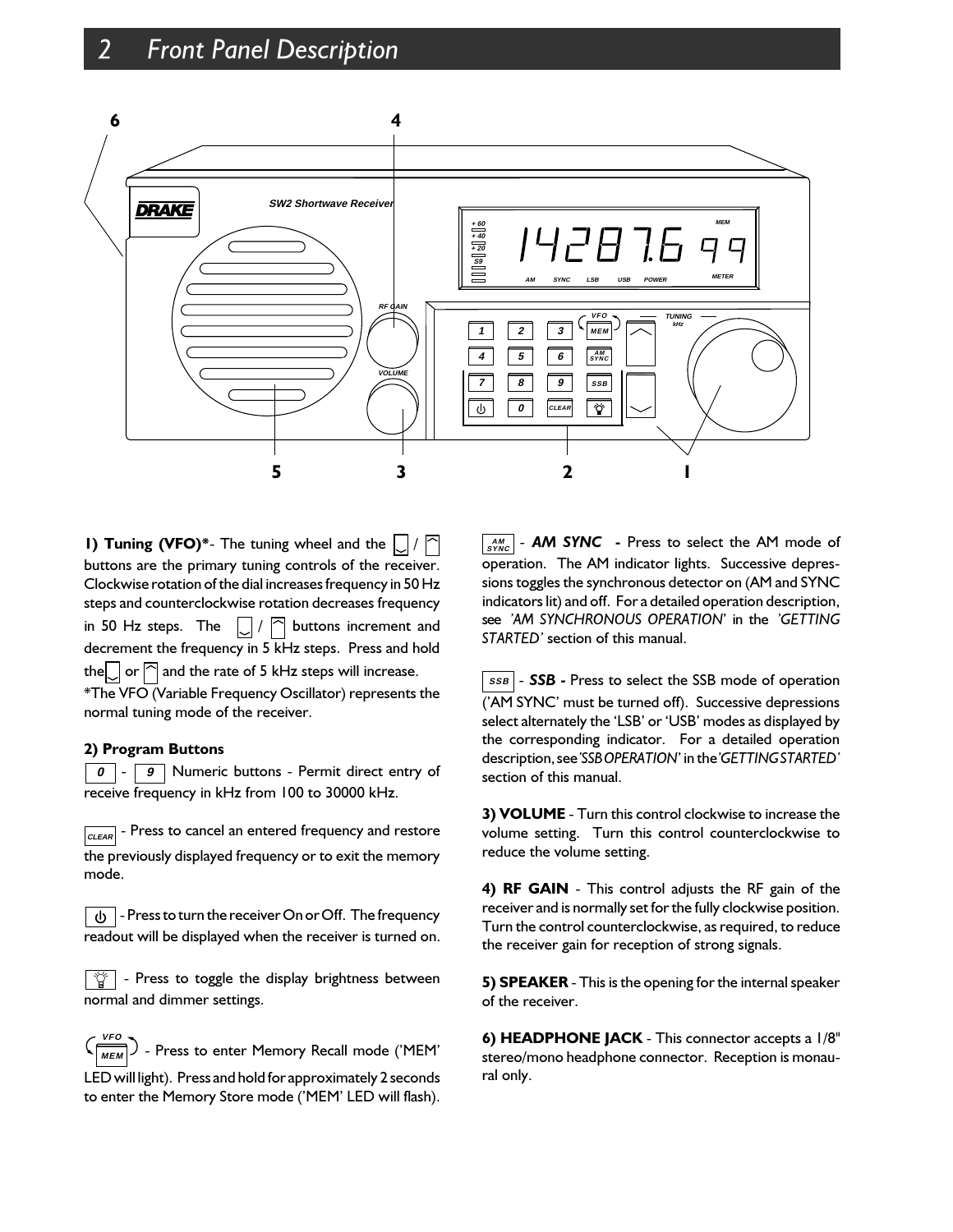#### **Front Panel Display Description The Construction Rear Panel Description**



1) Bar Graph - This bar graph display indicates the relative received signal level in S-units and dB above S9.

2) 6 Digit Readout - This display indicates the operating frequency of the receiver. The frequency is displayed in 'kHz'.

3)  $\Box$  - This annunciator indicates current memory

location from 00 to 99. MEM will light when the receiver enters the memory mode. Refer to the 'MEMORY FUNCTIONS' section of this manual.

**MEM**

4) **METER** - Lights in the VFO mode to indicate the

Shortwave band designators that define a range of frequencies for each band. Refer to the "Shortwave 'Meter' Band Designator Entry" section of this manual.

5) POWER - Indicates that the AC Adaptor is connected and plugged into an AC wall outlet.

6) LSB / USB - LSB Indicates that the Lower sideband mode of detection is on. USB indicates that the Upper sideband mode of detection is on.

7) AM / SYNC - Indicates that the AM mode of reception is on. If SYNC is also illuminated, then the synchronous AM mode of detection is on. With SYNC active, select USB or LSB for best reception.



1) 50 Ohm SO-239 Connector - This antenna input is a 50 Ohm, S0-239 coaxial input requiring a mating PL-259 connector. This input would typically be used as the primary antenna input. Antennas such as dipoles, trap dipoles, verticals and beams will provide the best results depending upon the desired receiving frequency.

2) 50 Ohm Antenna Wire Screw Terminal - This antenna input is a 50 Ohm screw terminal type requiring bare wire from an antenna to be compressed under the screw heads. An antenna such as a random-length wire will provide the best results.

3) GND (ground) Connection - This is the point from which the receiver may be grounded in order to improve reception when using, for example, a random length antenna.

4) **EXTERNAL SPEAKER** - This connector accepts a 1/4" stereo/mono audio jack. Reception is monaural only. Do not ground either speaker lead.

5) POWER INPUT - This is for the AC adaptor.

**Downloaded by Amateur Radio Directory** 

#### **www.hamdirectory.info**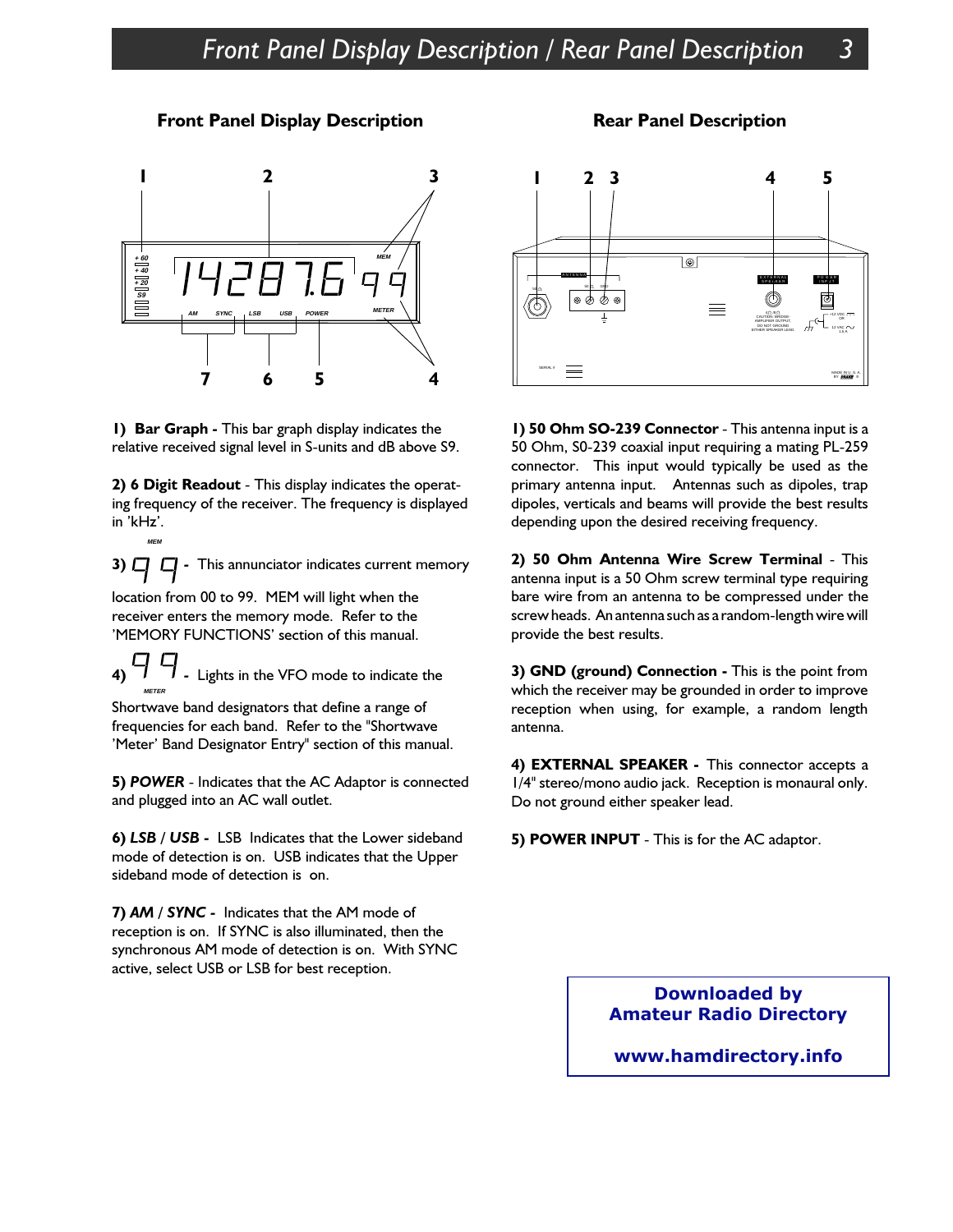## 4 Installation

UNPACKING - Carefully remove the SW2 and included AC Adaptor wall transformer from the shipping carton and examine them for evidence of damage. If any damage is noted, immediately contact the transportation company responsible for delivery or return the unit to the dealer from whom it was purchased. Keep the shipping carton and all packing material for the transportation company to inspect. The original carton and packing material should be retained for repackaging should it be necessary to return the receiver. Inspect the packing material for any accessories or printed material before storing the box.

LOCATION - Location is not critical. For fixed locations, the SW2 should be operated from the AC Adaptor. Keep curtains and other flammable material away from direct contact with the AC Adaptor to avoid overheating the transformer which could result in failure or fire.

FIXED INSTALLATION - After unpacking the unit, connect the antenna system to the appropriate antenna input. Connect system ground to the screw terminal marked 'GND'. Plug the output cable of the AC Adaptor into the 'POWER INPUT' connector on the rear panel of the receiver. Plug the AC Adaptor into a source of 120 VAC, 60 Hz power. Refer to Figure 2 for the diagram of a typical fixed installation.

#### ANTENNA REQUIREMENTS - Basic type

Connect a single wire lead-in to the '50 Ohm' screw terminal on the rear panel of the receiver. This "leadin" wire and antenna can simply be one end of the supplied 30 feet piece of wire. The wire can be distributed along an attic, out the window, or across the room, for example. The end that connects to the '50 Ohm' screw terminal must have its insulation stripped back so that a good electrical connection is made between the wire and the screw terminal.

Alternatively, a 50 Ohm coaxial cable feedline from a dipole, vertical or beam type antenna should be connected to the rear panel '50 Ohm' SO-239 coaxial type antenna connector. A mating PL-259 connector on the receiver end of the coaxial cable is required, in this case.

NOTE: Disconnect the AC Adaptor and antenna wire from the receiver if the unit will not be used for an extended period of time or if a storm containing damaging lightning is likely.

#### OPERATION FROM 12 VDC VEHICLE SUPPLY -

Observe proper polarity connection between the vehicle lighter or accessory socket and the coaxial DC power plug (5.5 mm O.D., 2.1 mm I.D.) which is intended for connection to the SW2 power socket. The exposed outside metal shell of the 5.5 mm power plug is the "-" (Negative) connection to the SW2 rear panel connector socket. The inside metal contact surface is the "+" (Positive) connection to the SW2 rear panel connector socket.



#### FIGURE 1 - PROPER WIRING POLARITY AND FUSING DIAGRAM



FIGURE 2 - BASIC ANTENNA CONNECTIONS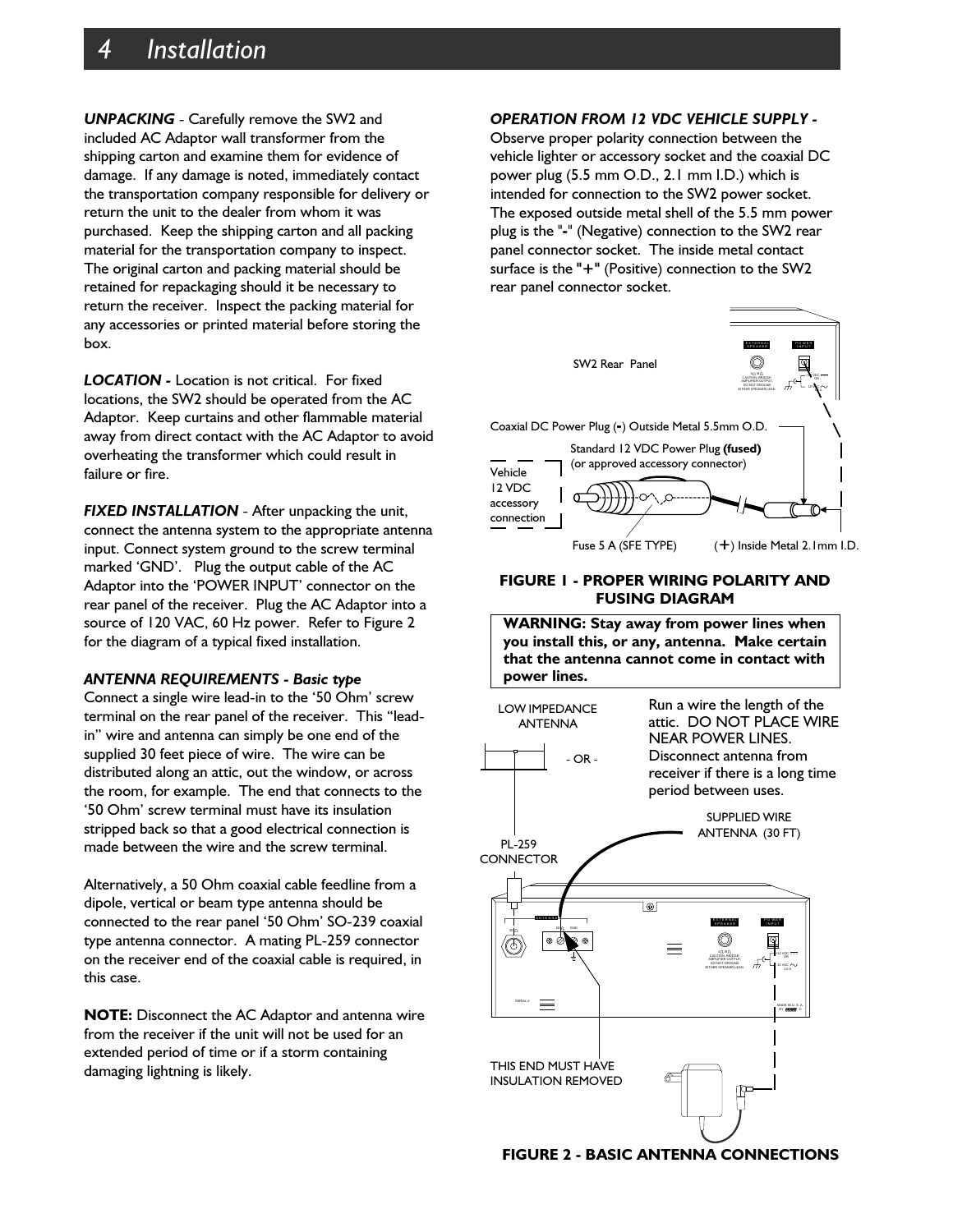#### RANDOM LENGTH WIRE ANTENNA INSTALLATION

For general broadcast and shortwave listening, an outside random-length wire antenna can be used. Figure 3 shows a typical random-length wire antenna installation. The length of the wire may be from 30 to 100 feet. Attach and solder the lead-in to one end of the antenna. Connect the other end of the lead-in wire to the '50 $\Omega$ ' screw terminal on the rear panel of your receiver.

Generally, the higher the antenna is off the ground, the better the reception. You may use a tree or a pole as one support and your house as the other support. Use insulators at each end of the antenna to separate the antenna wire from the support wire. It is recommended to install a lightning arrestor on the lead-in wiring, especially if the antenna is outdoors and of lengths exceeding approximately 30 feet.

#### \* A Note About Grounding:

A ground wire is not necessary for proper reception with this receiver when using the supplied 30 feet piece of wire or when using resonant length type antennas (dipole, vertical, or beam antennas). A ground wire may improve reception, however, in some cases, when using random length antennas.

#### TERMS TO KNOW

Antenna - A length of bare antenna wire.

Lead-in - A length of insulated wire. The length depends upon the height of your antenna and the location of your receiver.

Ground Wire - If used, connect a heavy wire from the 'GND' screw terminal on the rear panel of your receiver to a cold water pipe or to a 6- to 8-feet long piece of ground rod driven into the earth. The length of your ground wire depends upon the distance between your receiver and the grounding surface. (See "A Note About Grounding" on this page.)

Insulators - A ceramic or glass type, approximately 2-1/2 inches long.

Ground rod - A 6-feet to 8-feet length, 3/8-inch diameter conductive rod. NOTE: A ground rod is not needed if you use an alternate ground, such as the cold water pipe in your house.

Clamp - A device used to connect a ground wire to a ground rod.

Lightning arrester - A device used to discharge lightning to the ground, protecting electronic equipment.



FIGURE 3 - RANDOM LENGTH WIRE ANTENNA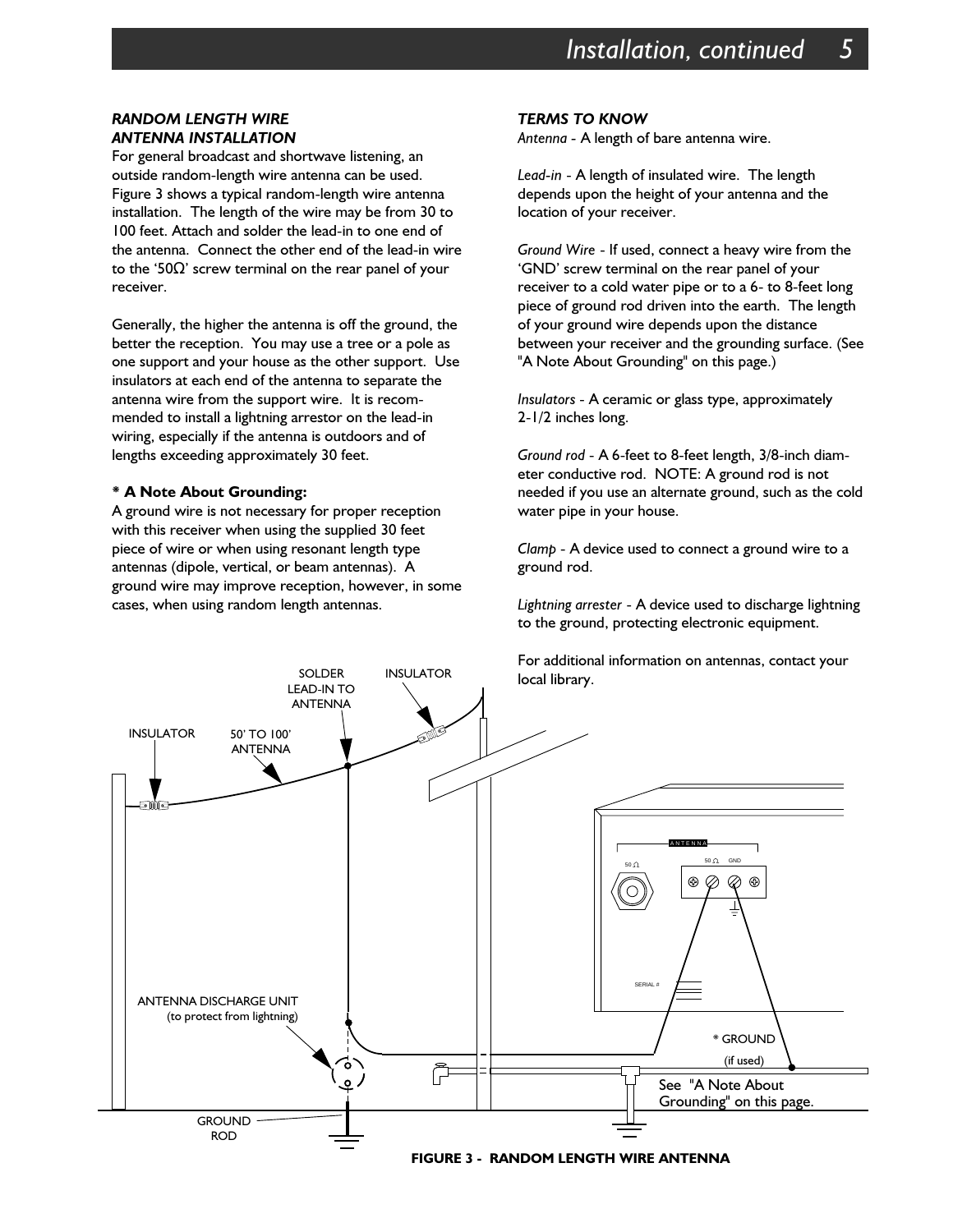

FIGURE 4

#### GENERAL OPERATING INFORMATION

This receiver is easy to use. Please take a few moments to read through this section and familiarize yourself with general operating information.

#### GETTING STARTED

1. Connect the AC Adaptor to the receiver and plug the AC Adaptor into a source of nominal 120 VAC, 60 Hz power. POWER LED SHOULD LIGHT UP.

2. Make certain that an antenna connection is made to the appropriate rear panel 'ANTENNA' connector or screw terminal.

**3.** Please refer to Figure 4. Press the  $\boxed{\upphi}$  button to turn on the SW2. The display will show the receive frequency. Set the RF GAIN control fully clockwise. Set the VOLUME control for a comfortable volume level. 4. Please refer to Figure 4. Tune to the desired frequency by using one of several methods covered below.

This communications receiver is calibrated in Kilohertz (kHz) and, accepts frequency entries only in 'kHz'. It will help to become familiar with these terms:

Kilohertz: Kilo means thousand. A Kilohertz is 1000 Hertz or 1000 cycles-per-second and is abbreviated kHz.

Megahertz: Mega means million. A Megahertz is 1,000,000 Hertz or 1,000,000 cycles-per-second and is abbreviated 'MHz'.

Thus the relationship of these two frequency quantities is: 1 MHz = 1,000 kHz Examples:  $5.875$  MHz = 5875 kHz

 $29.660$  MHz = 29660 kHz

Meter: The term meter, as applied to shortwave listening, refers to the wavelength of a radio frequency. In many parts of the world, frequencies are listed in meters, for example, international shortwave stations in the 19 Meter band.

European radio equipment and stations often refer to the wavelength of a station or band (in meters), rather than frequency (in MHz or kHz). To convert MHz to meters, use this formula:

 METERS = 300/Frequency (MHz) Example: What is the wavelength of 6120 kHz (6.120 MHz)?

 $300/6.120$  MHz = 49 Meters

#### DIRECT FREQUENCY ENTRY

Enter the desired frequency by pressing the numeric buttons. Frequency is entered in kilohertz (kHz). Entries from 100 kHz to 30000 kHz are valid.

NOTE: The receiver will prompt with 'Error' if an invalid frequency is attempted.

Direct entry of a desired frequency is possible using the keys 0-9 and the  $\Box$  or  $\Box$  buttons. If an incorrect frequency has been entered, press the clear button to erase the entry and return the receiver to its previous settings.

Enter a frequency as follows:

1) Entry is in kHz (kilohertz). A maximum of 5 digits may be entered.

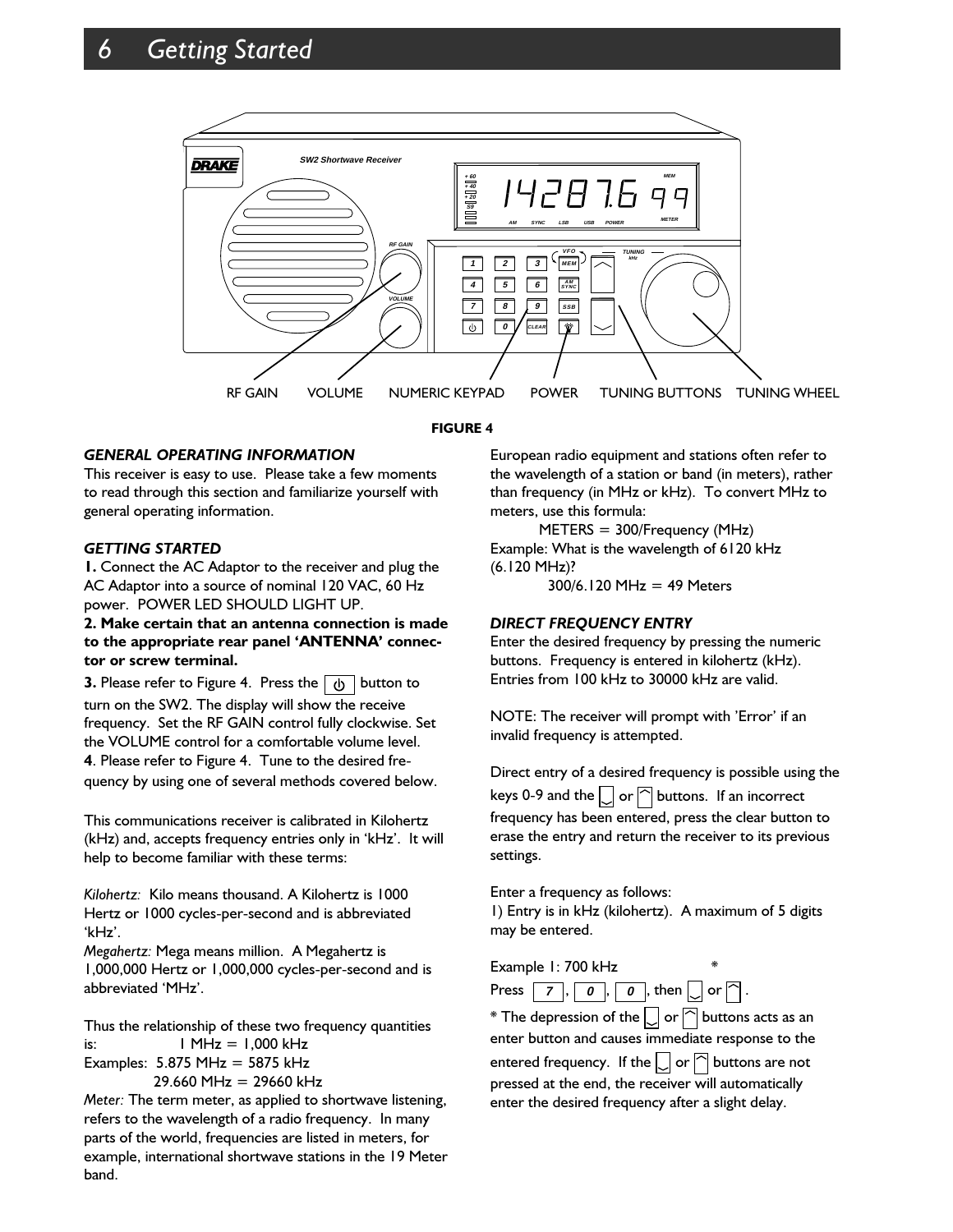| Example 2: 29660 kHz                                                      |  |  |  |  |  |  |  |
|---------------------------------------------------------------------------|--|--|--|--|--|--|--|
| Press $\boxed{2}$ , $\boxed{9}$ , $\boxed{6}$ , $\boxed{6}$ , $\boxed{0}$ |  |  |  |  |  |  |  |

\*\* When the maximum of 5 digits are entered, the receiver will automatically enter the frequency as soon as the last digit is pressed.

#### TUNING BUTTONS and TUNING WHEEL

Tuning to a desired frequency can also be accomplished by pressing the  $\Box / \Box$  Tuning buttons and/or turning the Tuning wheel. The frequency will change in 5 kHz increments with the  $\left| \bigcup \right| / \sqrt{\cap}$  Tuning buttons, and will change in 50 Hz increments when turning the Tuning wheel.

Pressing and holding the  $\bigcup / \bigcap$  buttons will cause the tuning rate to increase after a short period of time.

#### SHORTWAVE 'METER' BAND DESIGNATOR **ENTRY**

To facilitate tuning to particular sections of the shortwave band that contain many worldwide broadcasts of news, information and music, the SW2 displays the 'METER' band if the receiver is tuned to a frequency that is contained by designated shortwave bands. If the receiver enters one of the 'METER BANDS', the number of that band will be displayed on the right side of the display, above the 'METER' LED. In some cases, the worldwide broadcast station may not announce its exact operating frequency, but will announce the 'METER' band in which it is operating or to which band it will move to improve worldwide reception at a particular time of day. The Shortwave Band Designators and corresponding frequency ranges are as follows:

#### Shortwave Band Designators

| $('120'$ is not |
|-----------------|
| displayed)      |
|                 |
|                 |
|                 |
|                 |
|                 |
|                 |
|                 |
|                 |
|                 |
|                 |
|                 |
|                 |

Other bands used by Amateur radio operators (HAMS) are displayed when in SSB mode of operation. The Amateur Band Designators and corresponding frequency ranges are as follows.

| <b>Amateur Band Designators</b> |  |  |  |  |
|---------------------------------|--|--|--|--|
| 80 METER: 3500 - 4000 kHz       |  |  |  |  |
| 40 METER: 7000 - 7300 kHz       |  |  |  |  |
| 30 METER: 10,100 - 10,150 kHz   |  |  |  |  |
| 20 METER: 14,000 - 14,350 kHz   |  |  |  |  |
| 17 METER: 18,068 - 18,168 kHz   |  |  |  |  |
| I5 METER: 21,000 - 21,450 kHz   |  |  |  |  |
| 12 METER: 24,890 - 24,990 kHz   |  |  |  |  |
| 10 METER: 28,000 - 29,700 kHz   |  |  |  |  |

#### AM SYNCHRONOUS OPERATION

For general tuning and listening, normal AM is best. If, however, the received signal sounds distorted, or interference from adjacent stations is present, AM synchronous should be engaged. The synchronous detector in your receiver can greatly reduce the severe audio distortion that can occur due to selective signal fading. The synchronous detector also permits selectable tuning to either the upper or lower sideband portion of an AM signal. Since most all AM (LW, MW and SW) broadcasting generally uses double-sideband transmission, synchronous detection of either of the two sidebands results in full reception of the transmitted information. The selectable sideband tuning and synchronous detection not only aids reception by permitting tuning to the stronger or less distorted sideband, but also permits rejection of the sideband nearer to the interfering signal(s). For Example:



The synchronous detector will lock to the strongest signal that is within the IF passband when it is activated. Most of the time, the strongest signal will be the carrier of the desired signal. First, be sure the main tuning is set to within 1 kHz of the desired station's transmitting frequency. Press the  $\left| \frac{AM}{SYMC} \right|$  button to activate synchronous operation. If adjacent channel interference or any other undesired signal is sufficiently strong, the synchronous detector may lock to it instead. In that case, press the  $\frac{A M}{S Y N C}$  button to turn the synchronous detector off and repeat the tuning process.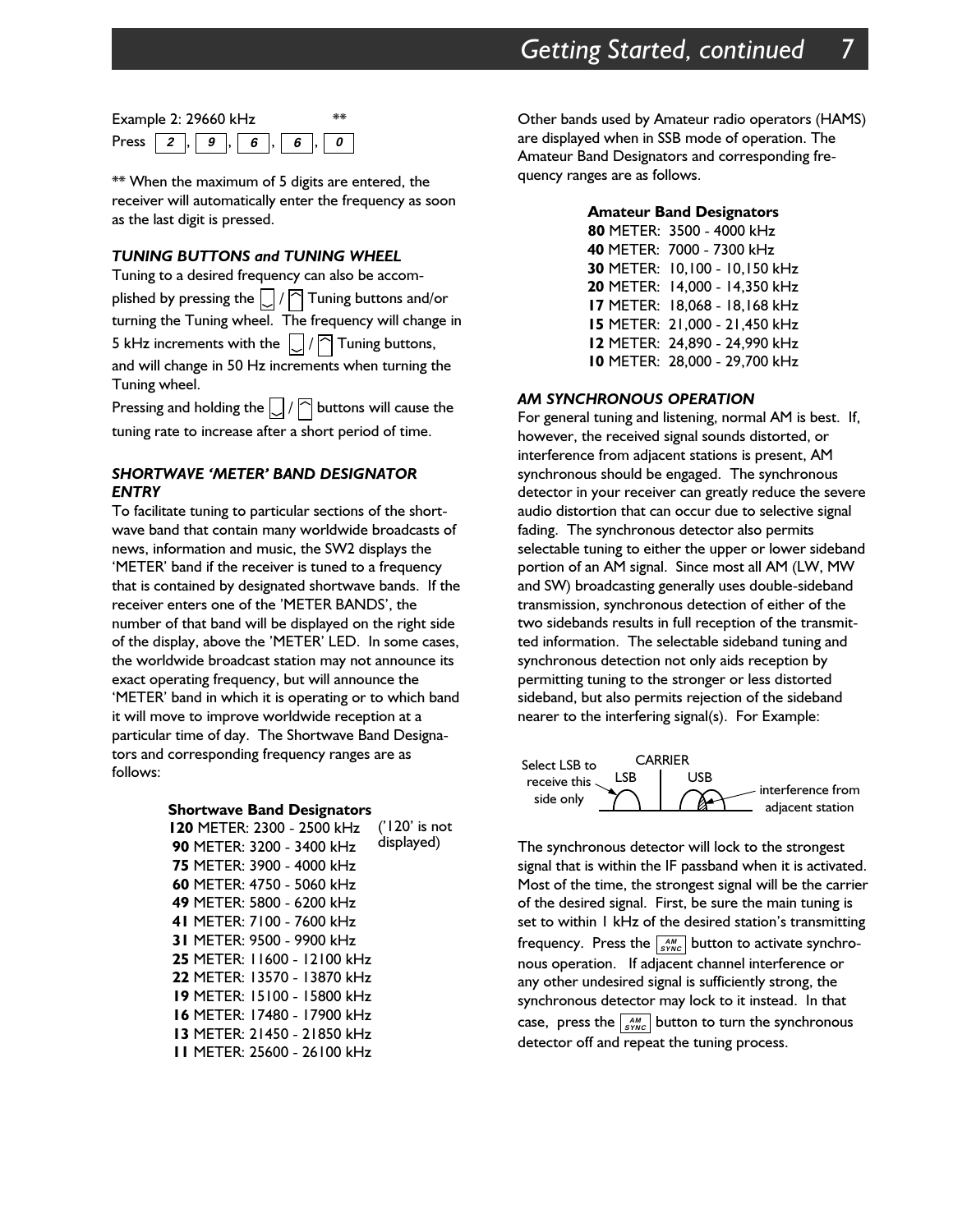#### AM SYNCHRONOUS OPERATION, continued

If interference is present, press the  $\sqrt{ss}$  button to select the sideband with the least interference. When AM/SYNC has been activated, moving the main tuning knob will cause the SYNC circuit to momentarily disengage (indicated by 'SYNC' flashing), then back on again when tuning has stopped. AM SYNC will not operate properly on intermittent transmissions such as those encountered on CB radio bands, for example. For those types of transmissions, use the AM mode. Press the  $\left| \begin{smallmatrix} A \mathsf{M} \ s \mathsf{YNC} \end{smallmatrix} \right|$  button to turn the synchronous detector off (return to the AM mode) before selecting LSB or USB modes.

#### SSB OPERATION

Activate SSB mode by pressing the *SSB* button. AM SYNC must be turned off.

Tuning in a single sideband (SSB) signal can be somewhat frustrating for the first time listener. In either of the SSB modes, LSB (lower sideband), or USB (upper sideband), the receiver will select the 2.3 kHz bandwidth automatically. Generally, LSB is used below 10 MHz and USB is used above 10 MHz. When initially tuning in the desired station, tune slowly. If the station is unintelligable, try the other sideband, again tuning slowly. A station tuned in on the wrong sideband is totally unreadable but a station mistuned on the correct sideband may sound like 'Donald Duck'. Further tuning will result in a more normal voice pitch.

#### USING THE RF GAIN CONTROL

Maximum receiver sensitivity is obtained with the RF GAIN control set fully clockwise. Rotating the control counterclockwise reduces the receiver gain, thereby allowing reception of only relatively strong signals. For most normal operation, the control is set fully clockwise. If signal distortion is noticed, which is possible when tuning in very strong (local) stations, rotate the control counterclockwise until the distortion just disappears and the desired station is still heard. The RF GAIN control can also be rotated counterclockwise to reduce background noise when no signal is present (during tuning, for example), but only relatively strong signals will be heard with a reduced RF GAIN control setting.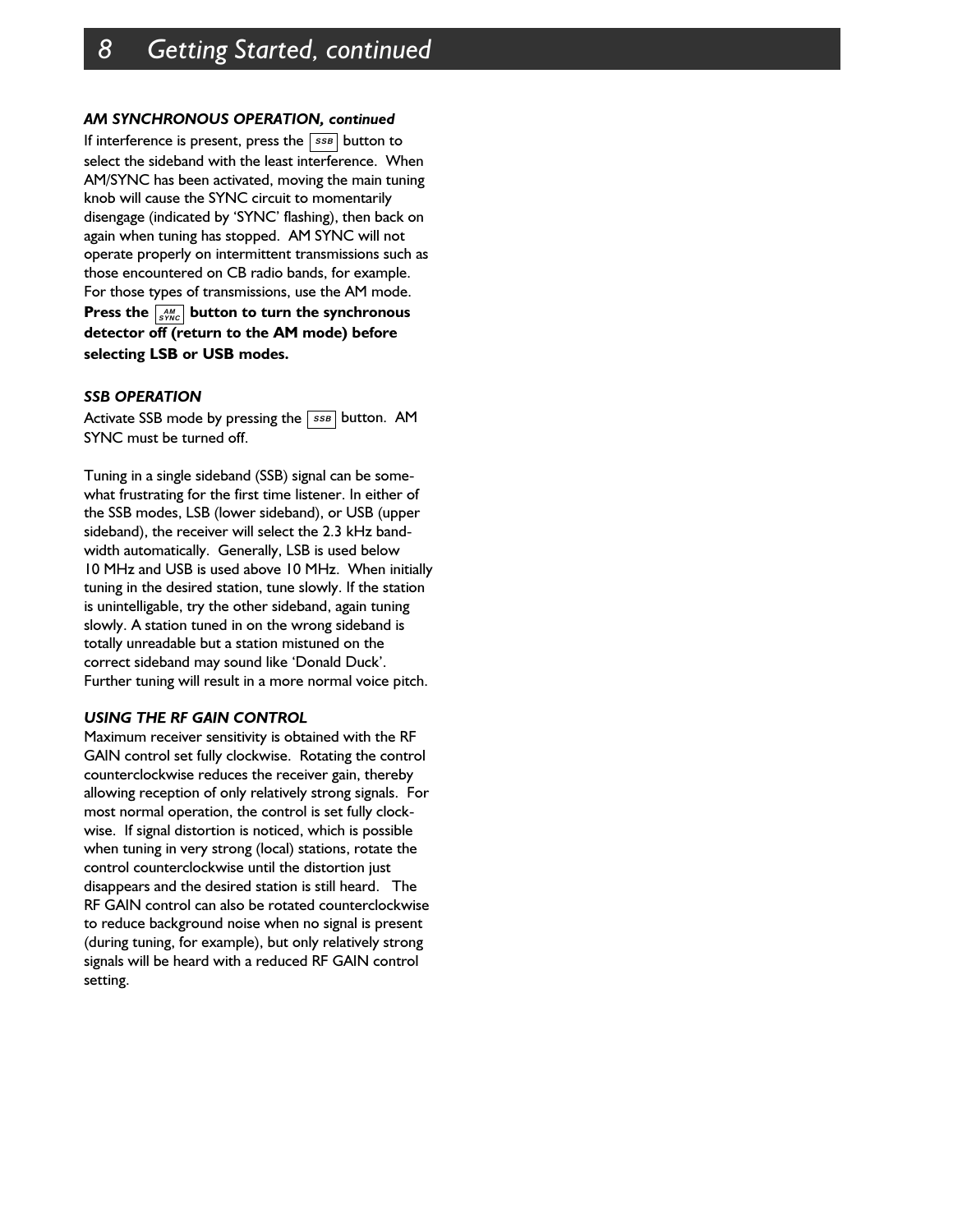This receiver contains 100 memories (00-99) that can be used to store and recall commonly monitored frequencies. The following operating parameters are also stored with any memory channel: 1) Frequency 2) Mode 3) Synchronous Detector

NOTE: Some of the 100 memory channels are factory programmed to help the user get started.

#### MEMORY CHANNEL RECALLING

To recall any of the 100 memory channels of the SW2,

 $\begin{pmatrix} \frac{\sqrt{FO}}{\sqrt{HEM}} \end{pmatrix}$  button, the MEM LED will light and the receiver will tune to the last used memory channel or default to channel '00'. A channel number can be accessed directly, by entering the desired two digit channel number. A channel number can also be accessed by scrolling through the channels with either the tuning wheel and or the  $\left| \bigcup \right| / \sqrt{\bigcap}$  buttons. While

scrolling though the channels the receiver continues to tune to that frequency and the mode settings for that channel.

NOTE: While scrolling through memory channels , if a channel is empty, it will be skipped numerically.

If it is desired to return the receiver to the frequency  $t$ uned in the VFO mode, simply press the  $\sqrt{\frac{VFO}{MEM}}$ button and the receiver returns to VFO mode and MEMORY RECALL mode is exited. However, if it is desired to load that memory channel into the VFO, press and hold the  $\binom{VFO}{MEM}$  button. The channel will be loaded and MEMORY RECALL mode will be exited. At this point, the receiver can once again be tuned. The **MEM VFO** button or the **CLEAR** button can be used to exit

MEMORY RECALL mode if that mode is entered accidentally or it is desired to exit MEMORY RECALL. The  $|_{CLEAR}|$  button is also used to erase mistakes made during direct entry of a memory channel.

To Erase Memory Channels - While in MEMORY RECALL mode, simply pick a memory channel to erase. Press and hold the  $\sqrt{CLEAR}$  button until the channel is removed from the display. The receiver will change to the next ascending available memory channel.

#### MEMORY CHANNEL PROGRAMMING

First, be certain that the receiver is in VFO mode (MEM is not lit). Then tune the receiver to the frequency to be stored as a memory channel. Press and hold the

**MEM VFO**  $\overline{D}$  button for at least two seconds or until MEM lights and the memory channel showing "--" is flashing. The receiver is now in the MEMORY STORE mode. If it is known into which memory channel number the desired frequency is to be stored, simply enter the two digit location. Upon entry of the second digit, the SW2 will flash what is currently stored in that memory channel (if it is not desired to store the channel at this time, press the  $|_{\text{CLEAR}}|$  button and the SW2 will return to the original MEMORY STORE mode display). To store

the chosen channel, press the  $\binom{VFO}{MEM}$  button and the SW2 will "scroll" the desired frequency into the display and store the frequency and all of the current mode settings.

If unsure of where to store a frequency, (while in MEMORY STORE mode), simply scroll through all of the memory channels and their current contents by using the tuning wheel and or the  $\left| \bigcup \big / \bigcap \right|$  buttons. All information will flash in the display while scrolling. NOTE: Empty memory channels are displayed as blanks in the frequency display section with only the memory channel number flashing. Once a suitable channel

location is found, simply press the  $\binom{\text{VFO}}{\text{MEM}}$  button and

the frequency is "scrolled" into the display and all information is stored. NOTE: While scrolling through all the memory channels and looking for a suitable location, the SW2 is **NOT** tuning to the stored contents of the memory channels, and the audio of the desired frequency remains unchanged. The *cLEAR* button is used to exit MEMORY STORE mode if it is accidentally entered or upon exiting the mode. The *cLEAR* button is also used to erase errors made during direct entry of a memory channel.

#### HELPFUL TIPS FOR MEMORY CHANNEL **OPERATION**

The following helpful tips for memory channel operation may be useful to the novice shortwave listener.

1) Put all of the favorite stations in the first 20 memory channels (00-19).

2) Place all AM broadcast stations together in a designated section of memory channels, while placing shortwave stations in another section.

3) Place shortwave or amateur frequencies into a location that corresponds with their meter designator. For example, shortwave stations found in the 75 meter band (3900-4000kHz) could be placed into memory locations 70-79.

4) Place all meter band designator locations with leading frequencies in memory channels corresponding to their meter band designators. For example, use memory channel 19 to store 15100 kHz. This will allow quick access to the beginning of the 19 meter band.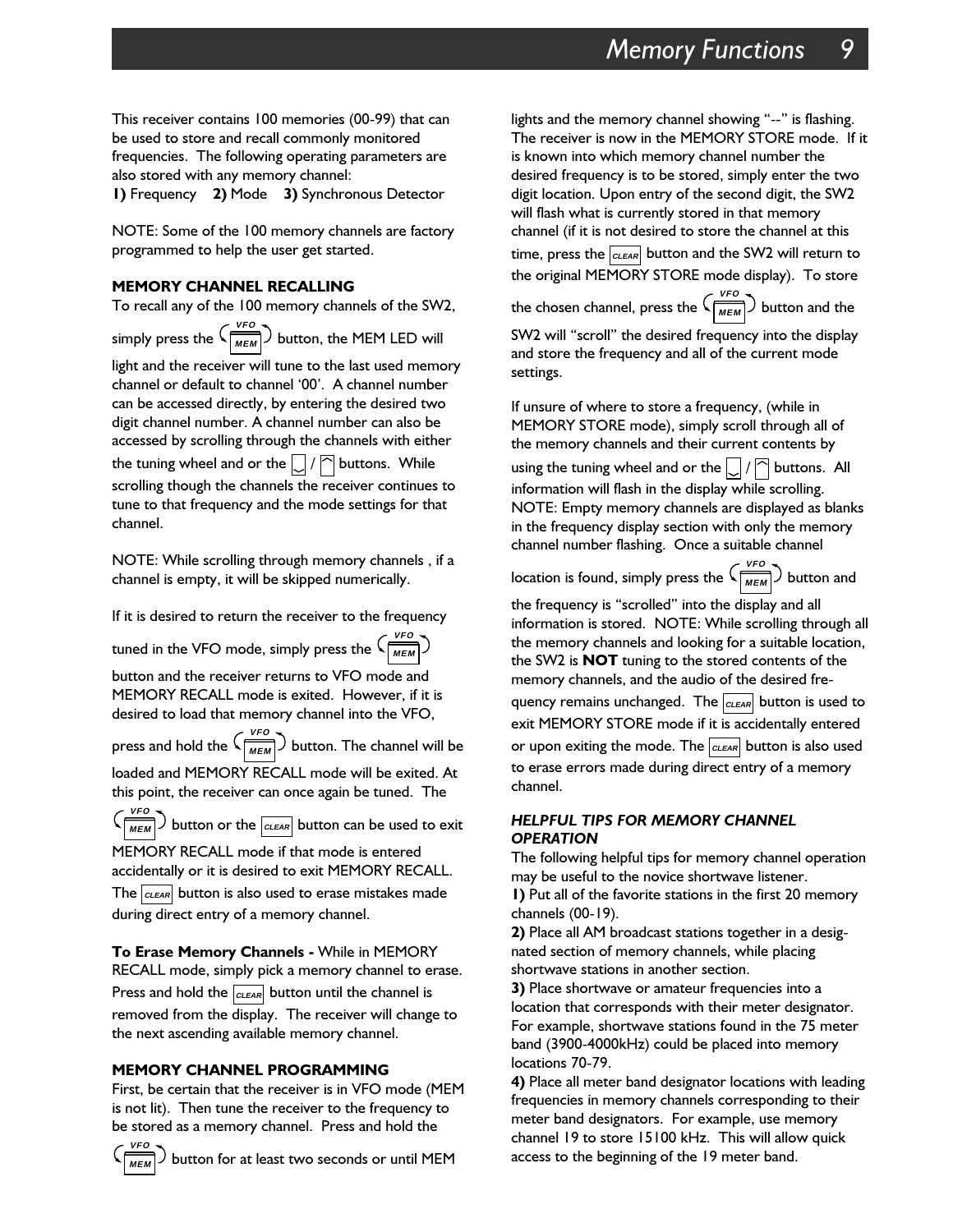#### TROUBLESHOOTING

| <b>PROBLEM</b>                     | <b>PROBABLE CAUSE</b>                                                                                                                                         | <b>SOLUTION</b>                                                                                                                                                                                                                   |
|------------------------------------|---------------------------------------------------------------------------------------------------------------------------------------------------------------|-----------------------------------------------------------------------------------------------------------------------------------------------------------------------------------------------------------------------------------|
| No front panel display             | A) No power applied either by AC<br>Adaptor or DC source.                                                                                                     | A) Check that AC Adaptor cable or<br>DC cable is properly connected to<br>the rear panel POWER INPUT<br>connector. Check that the AC<br>Adaptor is plugged into a source of<br>nominal 120 VAC power source.                      |
|                                    | B) Defective AC Adaptor or blown<br>fuse in DC power cable (if DC is<br>the intended source).                                                                 | B) Check the AC Adaptor and<br>replace if defective. Check DC<br>power source, fuse and cable.                                                                                                                                    |
|                                    | C) Receiver in the power OFF mode.                                                                                                                            | C) Press the<br>button for a<br>d).<br>frequency display.                                                                                                                                                                         |
| <b>Stations sound is distorted</b> | A) Receiver is not tuned onto the<br>station properly.<br>B) RF GAIN control set fully clock-<br>wise and receiving a very powerful,<br>nearby radio station. | A) Slowly turn the tuning wheel to<br>clarify the sound.<br>B) Rotate the RF GAIN control<br>counterclockwise until the distortion<br>just disappears or is reduced. Adjust<br>to full gain when retuning to a<br>weaker station. |
| Weak stations are hard to receive  | A) RF GAIN control not set fully<br>clockwise.<br>B) Ineffective length and placement of<br>antenna.                                                          | A) Adjust RF GAIN control clockwise<br>until weaker stations are received<br>B) Make sure the antenna is properly<br>connected and of effective length.<br>Check for proper placement (height<br>above ground, etc.).             |

**Downloaded by Amateur Radio Directory** 

**www.hamdirectory.info**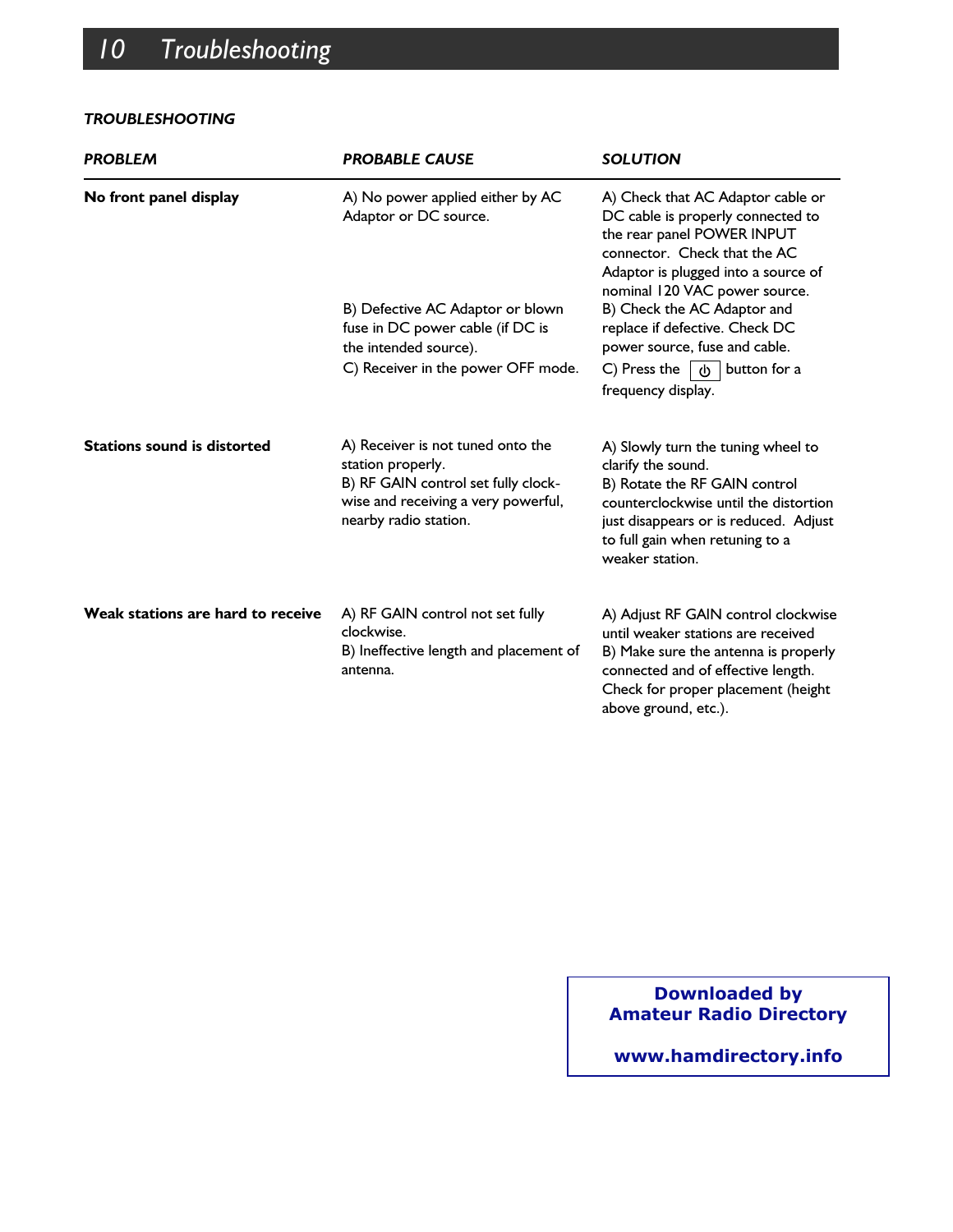## Service Information / If You Need To Call For Help

#### SERVICE INFORMATION

You may contact R. L. DRAKE Service Department for additional information or assistance by calling (513) 746-6990, Monday through Friday, 8:00 A.M. - 5:00 P.M. EST, except on holidays.

You may also contact the R. L. DRAKE Service Department by E-mail at the following address: service@rldrake.com or by Telefax: +1 (513) 743-4576.

### package the receiver carefully using the original carton or other suitable container.

Should you want to return your unit for service,

Write your return address clearly on the shipping carton and on an enclosed cover letter describing the service required, symptoms or problems. Also include your daytime telephone number and a copy of your proof of purchase.

The receiver will be serviced under the terms of the R. L. Drake Company Limited Warranty and returned to you.

#### **<sup>I</sup>**F YOU NEED TO CALL FOR HELP

Call our Customer Service/Technical Support line at (513) 746-6990 between 8:00 a.m. and 5:00 p.m. EST, weekdays. Please have the unit's serial number available. We will also need to know the specifics of any other equipment connected to the unit. When calling, please have the unit up and running, near the phone if possible. Our technician(s) will likely ask certain questions to aid in diagnosis of the problem. Also, have a voltmeter handy, if possible.

R. L. DRAKE also provides technical assistance by e-mail: bill\_frost@rldrake.com or by Telefax: +1 (513) 743-4576.

Many of the products that are sent to us for repair are in perfect working order when we receive them. For these units, there is a standard checkout fee that you will be charged. Please perform whatever steps are applicable from the installation sections of the Owner's Manual before calling or writing—this could save unnecessary phone charges. Please do not return the unit without contacting R. L. Drake first: it is preferred to help troubleshoot the problem over the phone (or by mail) first, saving you both time and money.

Inside the carton, enclose a note with your name, address, daytime phone number, and a description of the unit's problem. The unit must be sent to the following address:

R. L. Drake Company 230 Industrial Drive Franklin, Ohio 45005 U.S.A.

Be sure to include your street address which will be needed for UPS return. UPS Surface (Brown Label) takes 7-10 days to reach us depending on your location, Blue takes 2-3 days. Red is an overnight service and is expensive. Send the unit in a way that it can be traced if we can't verify receipt of shipment. We suggest UPS or insured postal shipment.

If the unit is still under the original owner's warranty, R. L. DRAKE will pay the cost of the return shipment to you. Our return shipping policy is that we will return it UPS Brown if received Brown or by US Mail, it will be returned Blue if received Blue or Red-or it will be returned however you prefer if you furnish the return cost for the method you select.

If the unit is out of warranty, it will be returned by UPS Brown label COD unless:

1) It was received UPS Blue/Red, in which case it will be returned UPS Blue/Red COD;

2) You designate billing to American Express, VISA, MasterCard or Discover card;

3) You prepay the service charges with a personal check, or

4) You specify some other method of return.

When calling, the technician can estimate the repair charges for you over the phone. This is another good reason to call before sending a unit in for repair. Typically, equipment is repaired in five to ten working days after it arrives at R. L. DRAKE if we have all the facts. If we must call you, it may take longer. R. L. DRAKE is not responsible for damage caused by lightning, nonprofessional alterations, "acts of God", shipping damage, poor storage/handling, etc. R. L. Drake will make note of any shipping damage upon receipt.

Should your warranty card not be on file at R. L. DRAKE, you will need to send proof of purchase to receive warranty service. Typically, a copy of the invoice from an R. L. DRAKE dealer will suffice. The warranty is for the original owner only and is not transferable.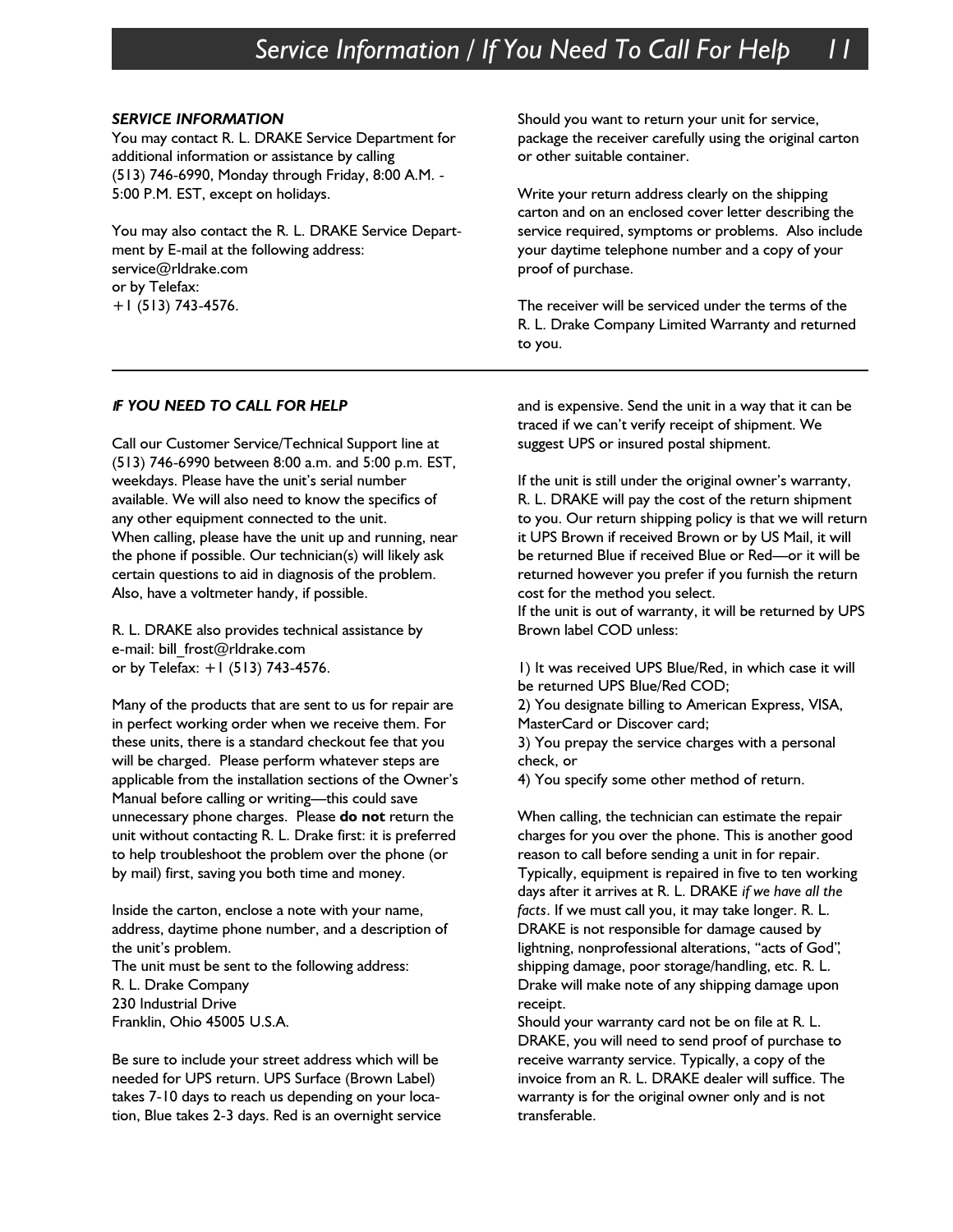12

This page left intentionally blank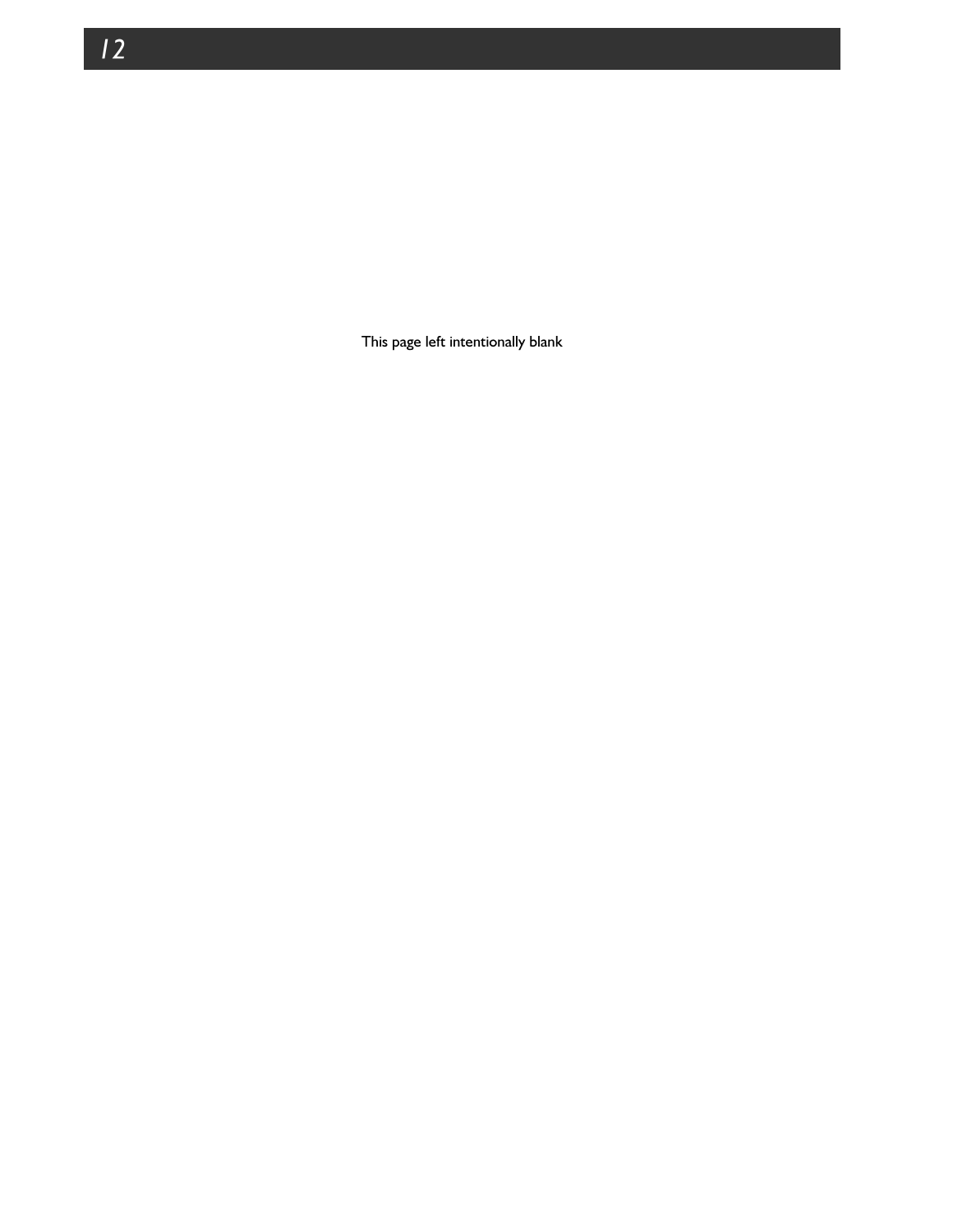#### **One Year Limited Warranty**

R.L.DRAKE COMPANY warrants to the original purchaser this product shall be free from defects in material or workmanship for one (1) year from the date of original purchase.

During the warranty period the R.L.DRAKE COMPANY or an authorized Drake service facility will provide, free of charge, both parts and labor necessary to correct defects in material and workmanship. At its option, R. L. Drake Company may replace a defective unit.

To obtain such warranty service, the original purchaser must:

**(1)** Complete and send in the Warranty Registration Card within 10 days of purchase.

**(2)** Notify the R.L.DRAKE COMPANY or the nearest authorized service facility, as soon as possible after discovery of a possible defect, of:

(a) the model and serial number,

(b) the identity of the seller and the approximate date of purchase; and

(c) A detailed description of the problem, including details on the electrical connection to associated equipment and the list of such equipment.

**(3)** Deliver the product to the R.L.DRAKE COMPANY or the nearest authorized service facility, or ship the same in its original container or equivalent, fully insured and shipping charges prepaid.

Correct maintenance, repair, and use are important to obtain proper performance from this product. Therefore carefully read the Instruction Manual. This warranty does not apply to any defect that R.L.DRAKE COMPANY determines is due to:

**(1)** Improper maintenance or repair, including the installation of parts or accessories that do not conform to the quality and specifications of the original parts.

**(2)** Misuse, abuse, neglect or improper installation.

**(3)** Accidental or intentional damage.

All implied warranties, if any, including warranties of merchantability and fitness for a particular purpose, terminate one (1) year from the date of the original purchase.

The foregoing constitutes R.L.DRAKE COMPANY'S entire obligation with respect to this product, and the original purchaser shall have no other remedy and no claim for incidental or consequential damages, losses or expenses. Some states do not allow limitations on how long an implied warranty lasts or do not allow the exclusions or limitation of incidental or consequential damages, so the above limitation and exclusion may not apply to you.

This warranty gives you specific legal rights and you may also have other rights which vary from state to state. This warranty shall be construed under the laws of Ohio.

#### **For service information contact:**

**R.L. DRAKE COMPANY 230 Industrial Drive Franklin, Ohio 45005**

**Customer Service Center Phone: +1 (513) 746-6990 TELEFAX: +1 (513) 743-4576**